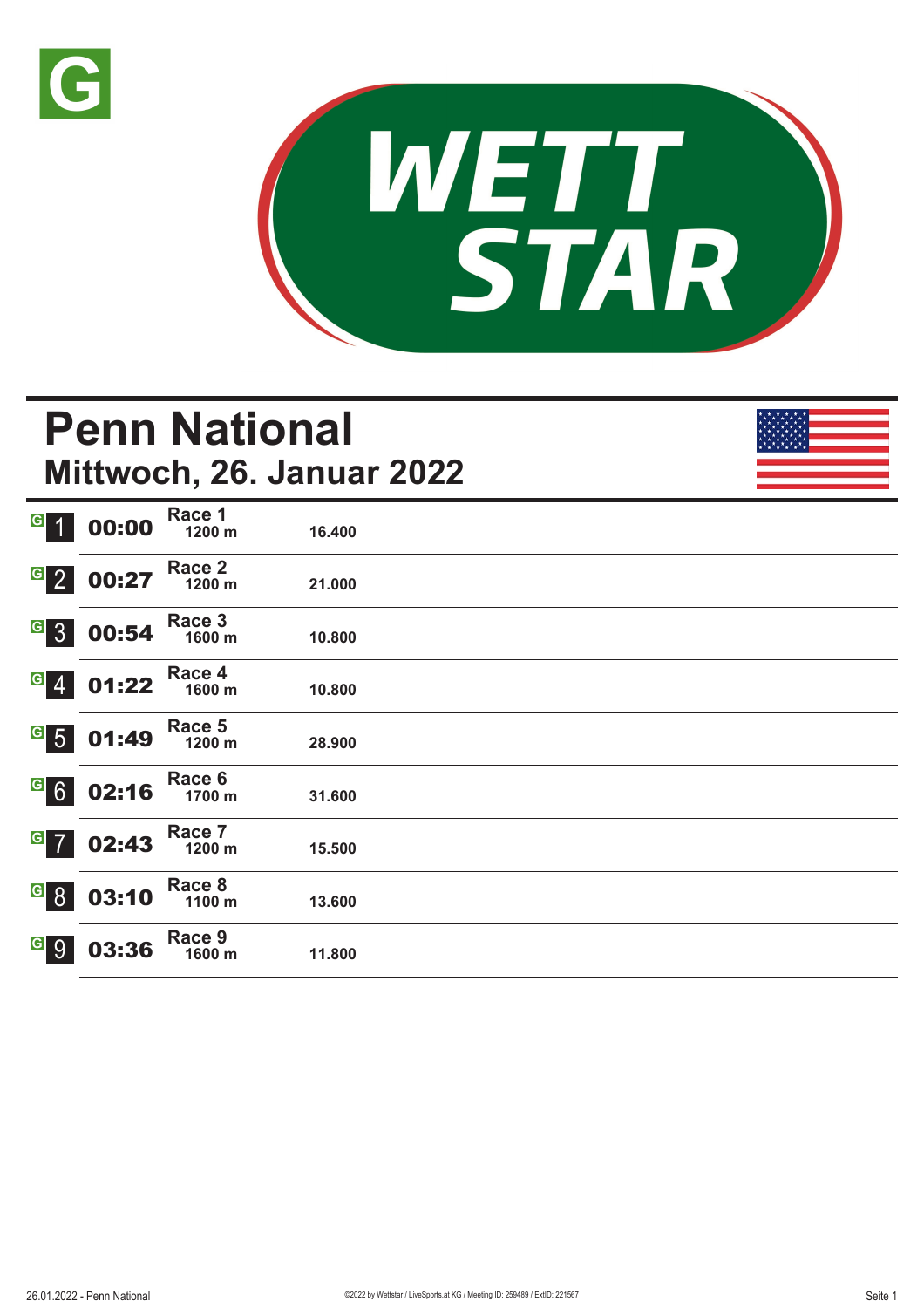| 26.01.2022 - Penn National                                                                                                                                                                                             |                                                                                                                                                          |                                                                                                                                                                                                                   |                                                                                                                                                  | Rennen#15                                                                                                                                                                                         |                                                                                                                                                                                                 |                                                                                                                                                                                              |                                                                                                                                      |                                                             |                                                                                                                                                                                                            | Seite 2                                           |
|------------------------------------------------------------------------------------------------------------------------------------------------------------------------------------------------------------------------|----------------------------------------------------------------------------------------------------------------------------------------------------------|-------------------------------------------------------------------------------------------------------------------------------------------------------------------------------------------------------------------|--------------------------------------------------------------------------------------------------------------------------------------------------|---------------------------------------------------------------------------------------------------------------------------------------------------------------------------------------------------|-------------------------------------------------------------------------------------------------------------------------------------------------------------------------------------------------|----------------------------------------------------------------------------------------------------------------------------------------------------------------------------------------------|--------------------------------------------------------------------------------------------------------------------------------------|-------------------------------------------------------------|------------------------------------------------------------------------------------------------------------------------------------------------------------------------------------------------------------|---------------------------------------------------|
| <b>WANN STARTET IHR PFERD</b>                                                                                                                                                                                          |                                                                                                                                                          |                                                                                                                                                                                                                   |                                                                                                                                                  |                                                                                                                                                                                                   |                                                                                                                                                                                                 |                                                                                                                                                                                              |                                                                                                                                      |                                                             |                                                                                                                                                                                                            |                                                   |
| <b>Afleet Traxx</b><br>African Song<br>Ain't Misbehavin<br>Aldina<br>All Tacked Up<br>Ask Neal<br><b>Beautiful Star</b><br>Cattle Drive<br>Cheek To Cheek<br>Cool Comedian<br>Crypt<br>Dance A Little Jig              | 9<br>4<br>3<br>Easy Day<br>$\Delta$<br>Elusive Jester<br>6<br>Eskenfortime<br>9<br>4<br>3<br>5<br>Hit The Ticket<br>6<br>6<br>Jasper K<br>$\overline{7}$ | Diamond Setter<br>Do You Love Me<br>For The Moment<br>Glossy Madrina<br>Happywifehappylife<br>llovecharlybrown<br>Jesse The Great                                                                                 | 3<br>$\overline{c}$<br>5<br>6<br>3<br>8<br>$\overline{7}$<br>3<br>9<br>6<br>$\overline{7}$                                                       | Kathern's Joy<br>Let's Go Danzing<br>Little Miss Cat<br>Long Tom<br>Main Cool Cat<br>Majestic Greeley<br>Maryevil<br>Messy Baker<br>Miss Junebug<br>Mountain King<br>Neverlookback<br>Now Pramela | 9<br>1<br>2<br>6<br>3<br>2<br>1<br>3<br>1<br>9<br>8<br>7                                                                                                                                        | Oh So Jazzy<br>On Island Time<br>Oscar Winner<br>Passcode<br>Pictor<br>Prime Time Plaver<br>R Cherry<br>Rainbow Trout<br><b>Scarlet Lily</b><br>Scottsdale<br><b>Simmons</b><br>Sir Rockport |                                                                                                                                      | 4<br>$\overline{2}$<br>9<br>8<br>5<br>5<br>4<br>8<br>6<br>8 | Sister Sadie<br>Sleepy N Joyful<br>Sure Would Forest<br><b>Taylor Avenue</b><br>The Great Casby<br>The Sicarii<br>Thunder Grunder<br><b>Tuckerton Bay</b><br>Valentina's Cupid<br>Vishnu<br>Vouch<br>Zertz | 7<br>4<br>8<br>$\overline{2}$<br>8<br>5<br>9<br>5 |
| <b>WANN STARTET IHR JOCKEY / FAHRER</b>                                                                                                                                                                                |                                                                                                                                                          |                                                                                                                                                                                                                   |                                                                                                                                                  |                                                                                                                                                                                                   |                                                                                                                                                                                                 |                                                                                                                                                                                              |                                                                                                                                      |                                                             |                                                                                                                                                                                                            |                                                   |
| Andy Hernandez<br>Carol Cedeno<br>David Cora<br>Emilio Flores<br>John W. Lloyd<br>Julio A. Hernandez<br>Silvestre Gonzalez<br>William P. Otero                                                                         | 9<br>5<br>3,7,9<br>4,6,7,8,9<br>1,3<br>1,2,3,4,5,6<br>3,5<br>3,4,5,7                                                                                     |                                                                                                                                                                                                                   | Angel R. Rodriguez<br>Christopher John Baker<br>Edilberto Rodriguez<br>Inoel Beato<br>Jonathan Ocasio<br>Maicol J. Inirio<br><b>Tyler Conner</b> |                                                                                                                                                                                                   | 2,5,6,8,9<br>6<br>1,6<br>2,3,4<br>4<br>1,6,7,9<br>1,2,3,5,6                                                                                                                                     |                                                                                                                                                                                              | Carlos D. Camilo<br>Dana G. Whitney<br>Eduviel Ignacio<br>John C. Berrios<br>Jr. Jorge L. Vargas<br>Ricardo Chiappe<br>Vladimir Diaz |                                                             | 8<br>3.8<br>9<br>6.7.8<br>1,7,9<br>3,8<br>2,4,8                                                                                                                                                            |                                                   |
| <b>WANN STARTET IHR TRAINER</b>                                                                                                                                                                                        |                                                                                                                                                          |                                                                                                                                                                                                                   |                                                                                                                                                  |                                                                                                                                                                                                   |                                                                                                                                                                                                 |                                                                                                                                                                                              |                                                                                                                                      |                                                             |                                                                                                                                                                                                            |                                                   |
| Alan Bedard<br>Bruce M. Kravets<br>Douglas Maroun<br>Flint W. Stites<br><b>Irving Velez</b><br>Jr. Michael W. Salvaggio<br>Mark V. Salvaggio<br>Naoise Agnew<br>Randy Nunley<br>T. Bernard Houghton<br>Todd M. Beattie | 9<br>3.4.7<br>$\overline{7}$<br>8.9<br>3<br>4<br>6<br>$\Delta$<br>2,6,7<br>$\overline{2}$                                                                | Alexandra Hillegass<br>Carl O'Callaghan<br><b>Elbert Fenimore</b><br>George R. Albright<br>J. Tyler Servis<br>Jr. Robert A. Wolfe<br>Marlin A. Miller<br>Panagiotis A. Synnefias<br>Ron Rozell<br>Thomas R. Smith |                                                                                                                                                  | 8<br>4<br>1.7.9<br>4<br>6<br>9<br>3<br>8                                                                                                                                                          | Amy Albright<br>Cody Beattie<br>Erin C. McClellan<br>Harold Wyner<br>Jose Salinas<br>Kimberly A Graci<br>Michael J. Trombetta<br><b>Patrick Ashton</b><br>Stephen R. Mick<br>Timothy C. Kreiser |                                                                                                                                                                                              | 7<br>3<br>3,5<br>3,5<br>6<br>3<br>2<br>9<br>4<br>1.5.8                                                                               | Mark Ippolito<br>Rachel Sells<br>Tito Moreno                | Brandon L. Kulp<br>Dimitrios K. Synnefias<br>Fernando Ferreira<br>lii Joseph J. Graci<br>Jr. Michael L. Catalano<br>Moises Valdez<br>Steven Chircop                                                        | 6,8<br>5<br>9<br>3<br>5<br>6<br>9<br>2<br>8       |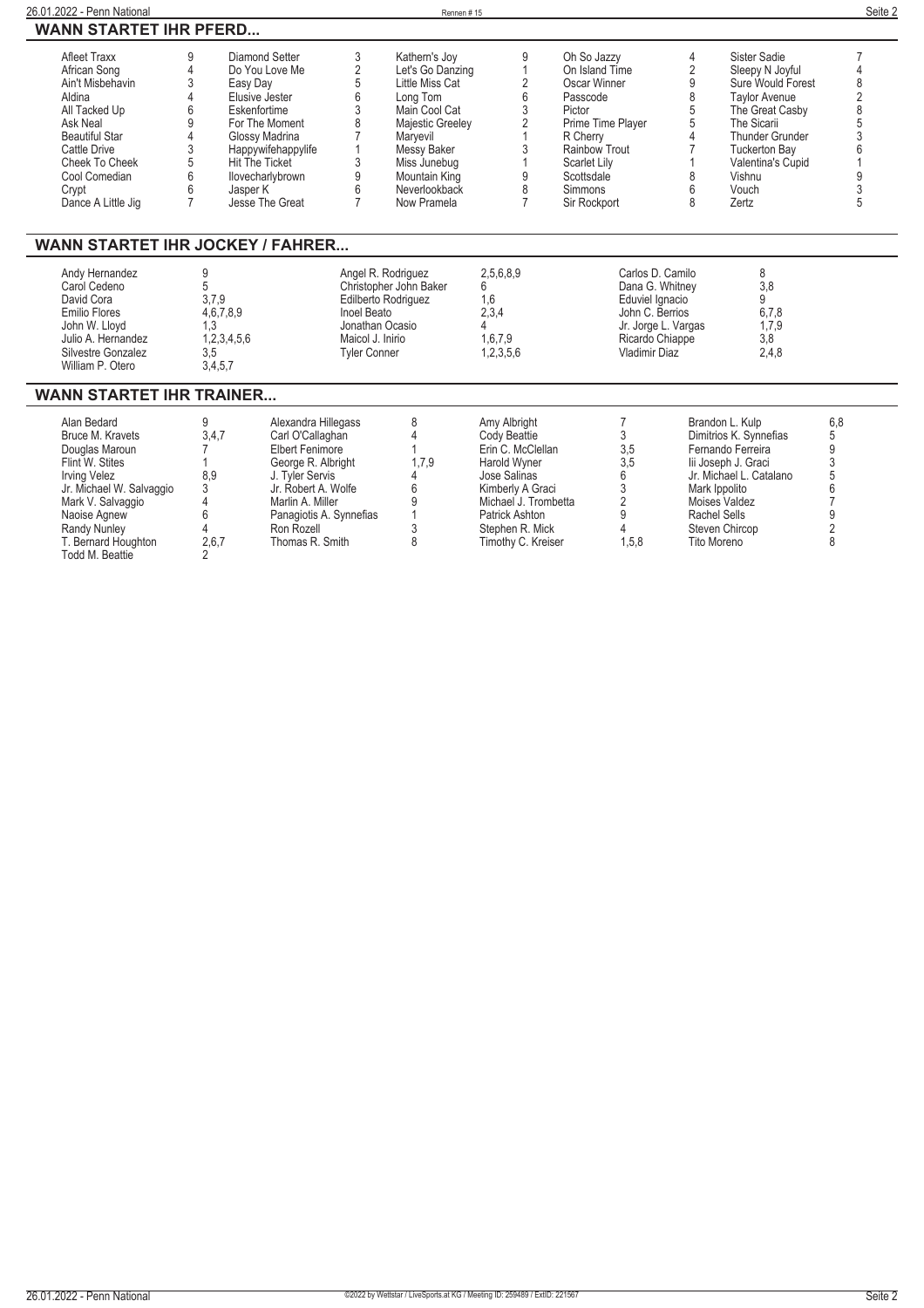

#### **1200 m 16.400 Flach Race 1 Rennpreis: 16.400**

**FOR REGISTERED PA-BRED MAIDENS, FILLIES AND MARES FOUR YEARS OLD AND UPWARD. Weight, 124 lbs. Claiming Price \$10,000.** 

| 1200                    |                                                                                                   |                     |                |      |                         |                                               |
|-------------------------|---------------------------------------------------------------------------------------------------|---------------------|----------------|------|-------------------------|-----------------------------------------------|
|                         | <b>Maryevil</b>                                                                                   |                     |                |      |                         |                                               |
| 1                       | 4j. rotbraun S (Wicked Strong - Chandelle No.                                                     | 02.11 Penn National | 7              | 1200 | 19.4 Juan Arosemena     | Tip Top Tapper, Emilia Strong, Let's Go Dan   |
|                         | Trainer: Panagiotis A. Synnefias                                                                  | 08.10 Penn National | 5              | 1200 | 12,2 Manuel Aquilar     | Sieglinde, Meemoo, Let's Go Danzing           |
| 56.2                    | Besitzer: In The Money Racing                                                                     | 24.09 Penn National | 4              | 1200 | 8.0 Manuel Aquilar      | Wave Jumper, Makemeasammich, Sleepy           |
|                         |                                                                                                   | 13.09 Parx Racing   | 4              | 1200 | 18.0 Luis Rivera        | Shetalkstomuch, Irish Jumper, Sweet Savag     |
| Box: 1<br>ML: 9,0       | <b>Tyler Conner</b>                                                                               | 30.08 Parx Racing   | 8              | 1200 | 23.3 Luis Hernandez     | Ms Canela, Eliana's Mission, La Altenita      |
|                         | Valentina's Cupid<br>4j. dunkelbr S (Last Gunfighter - Contemptuou<br>Trainer: George R. Albright |                     |                |      |                         |                                               |
| $\overline{\mathbf{2}}$ |                                                                                                   | 12.01 Penn National | 9              | 1200 | 17.7 Maicol Inirio      | Dance A Little Jig, Miss Junebug, Scarlet Lil |
|                         |                                                                                                   | 29.12 Penn National | 3              | 1100 | 17.2 Maicol Inirio      | Warrior's Blade, Dance A Little Jig, Valentin |
| 56.2                    | Besitzer: William J. Solomon                                                                      | 17.12 Penn National | 6              | 1200 | 33,5 Maicol Inirio      | Kaz's Princess, Lime Squash, False Ruling     |
| Box: 2<br>ML: 9,0       | <b>Maicol J. Inirio</b>                                                                           |                     |                |      |                         |                                               |
|                         |                                                                                                   |                     |                |      |                         |                                               |
| 3                       | Happywifehappylife<br>5j. kastanie S (Strong Mandate - Unwavering                                 | 19.01 Penn National | 6              | 1200 | 9.1 Julio Hernandez     | Windy Glo Sal, Sky Of Dreams, Spill The Te    |
|                         | Trainer: Flint W. Stites                                                                          | 22.12 Penn National | $\overline{7}$ | 1200 | 3.3 Julio Hernandez     | Hey Dewzpots, Tak E Lady, Prime Coat          |
| 56.2                    | Besitzer: Short Straw Stable, Jackson,                                                            | 03.12 Penn National | $\overline{2}$ | 1200 | .5 Julio Hernandez      | Sand In My Shoes, Happywifehappylife, Da      |
|                         |                                                                                                   | 24.11 Penn National | $\overline{2}$ | 1200 | 8.3 Julio Hernandez     | Rainbow Trout, Happywifehappylife, Sister     |
| Box: 3<br>ML: 3,0       | Julio A. Hernandez                                                                                | 10.11 Penn National | 6              | 1200 | 29.8 Julio Hernandez    | You Never Call, Special Freedom, Tak E La     |
|                         | <b>Miss Junebug</b>                                                                               |                     |                |      |                         |                                               |
| 4                       | 4j. rotbraun S (Last Gunfighter - April Eyes)                                                     | 12.01 Penn National | $\mathbf{2}$   | 1200 | 120,0 John Lloyd        | Dance A Little Jig, Miss Junebug, Scarlet Lil |
|                         | Trainer: George R. Albright                                                                       | 15.12 Penn National | 6              | 1200 | 39.2 Maicol Inirio      | Sister Sadie, Caprichosa, Let's Go Danzing    |
| 56.2                    | Besitzer: William J. Solomon                                                                      | 03.12 Penn National | $\overline{7}$ | 1200 | 22,9 Jorge Vargas, Jr.  | Sand In My Shoes, Happywifehappylife, Da      |
| Box: 4<br>ML: 45,0      | John W. Lloyd                                                                                     |                     |                |      |                         |                                               |
|                         | <b>Let's Go Danzing</b>                                                                           |                     |                |      |                         |                                               |
| 5                       | 6j. dunkelbr S (Rimrod - Gogo Dancer)                                                             | 12.01 Penn National | 4              | 1200 | 3,5 Edilberto Rodriguez | Dance A Little Jig, Miss Junebug, Scarlet Lil |
|                         | Trainer: Elbert Fenimore                                                                          | 15.12 Penn National | 3              | 1200 | 6.7 Edilberto Rodriguez | Sister Sadie, Caprichosa, Let's Go Danzing    |
| 56.2                    | Besitzer: Elbert L. Fenimore                                                                      | 16.11 Penn National | 5              | 1200 | 4.7 Edilberto Rodriguez | Travel Girl, Sister Sadie, Emilia Strong      |
|                         |                                                                                                   | 02.11 Penn National | 3              | 1200 | 2.0 Edilberto Rodriguez | Tip Top Tapper, Emilia Strong, Let's Go Dan   |
| Box: 5<br>ML: 45,0      | <b>Edilberto Rodriguez</b>                                                                        | 08.10 Penn National | 3              | 1200 | 6,5 Edilberto Rodriguez | Sieglinde, Meemoo, Let's Go Danzing           |
|                         | <b>Scarlet Lily</b>                                                                               |                     |                |      |                         |                                               |
| 6                       | 4j. dunkelbr S (Jump Start - Scarlet O'Cashy)                                                     | 12.01 Penn National | 3              | 1200 | 4.0 Jorge Vargas, Jr.   | Dance A Little Jig, Miss Junebug, Scarlet Lil |
|                         | Trainer: Timothy C. Kreiser                                                                       | 17.12 Penn National | 8              | 1200 | 3,5 Jorge Vargas, Jr.   | Kaz's Princess, Lime Squash, False Ruling     |
| 56.2                    | Besitzer: Michael R. Anspach                                                                      | 17.08 Penn National | $\overline{7}$ | 1600 | 13,1 Courtney Gilardo   | Miracles Sunshine, Meemoo, Elf's Tune         |
|                         |                                                                                                   | 20.07 Parx Racing   | 4              | 1100 | 1.5 Silvestre Gonzalez  | Corbally, La Altenita, Ms Canela              |
| Box: 6<br>ML: 4,0       | Jr. Jorge L. Vargas                                                                               | 08.06 Parx Racing   | 5              | 1200 | 3.9 Mychel Sanchez      | Tellmeyourdreams, Eight Danzas, Sour Mas      |
| Ergebnis:               | Quoten:                                                                                           |                     |                |      |                         |                                               |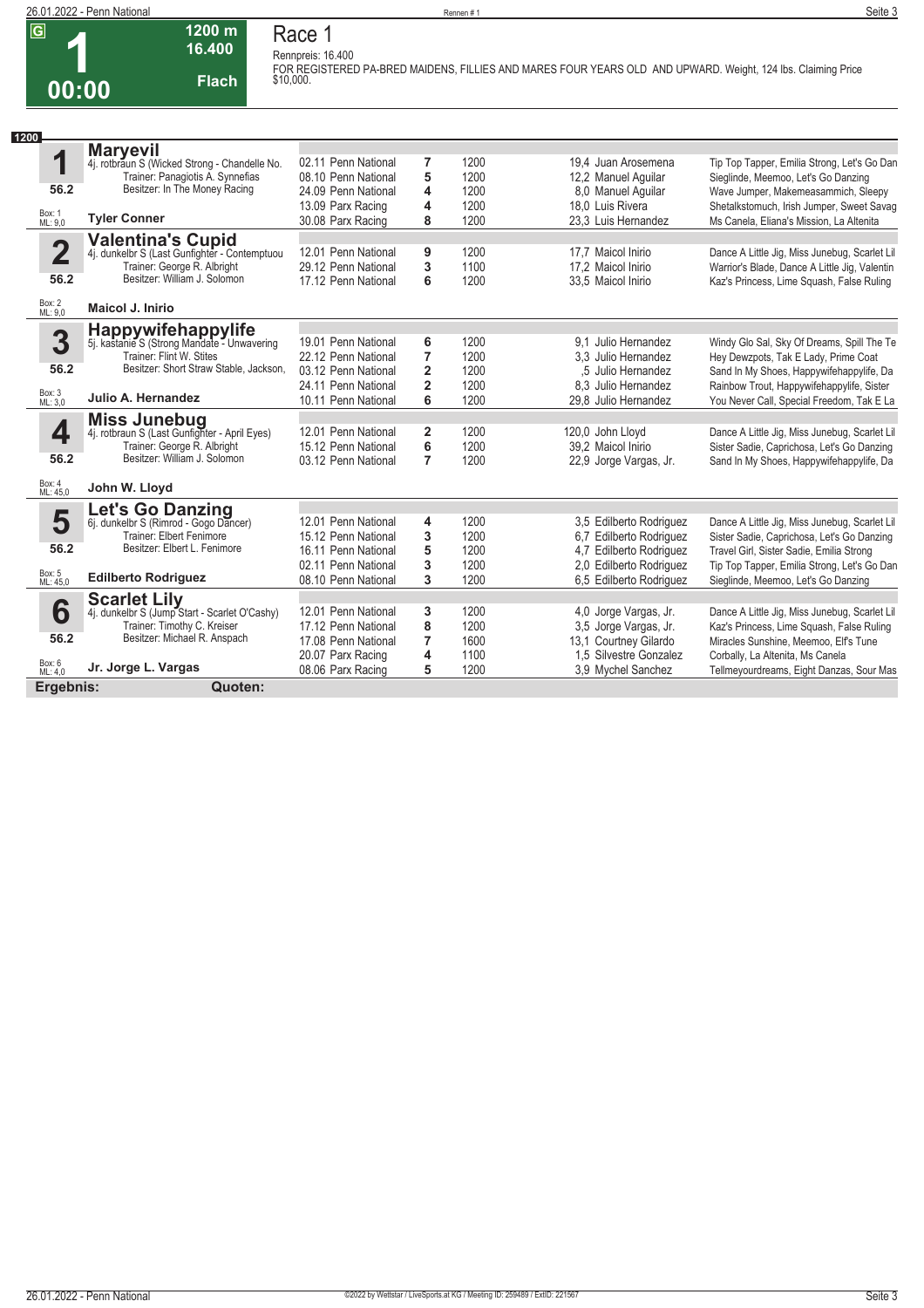

## **Race 2**

**Rennpreis: 21.000**

**1200 m 21.000 Flach**

(PLUS UP TO 40% PABF) FOR FILLIES AND MARES FOUR YEARS OLD. AND UPWARD WHICH HAVE STARTED FOR A CLAIMING<br>PRICE OF \$25,000 OR LESS AND WHICH HAVE NEVER WON TWO RACES OR CLAIMING PRICE \$25,000 AND WHICH HAVE NEVER<br>WON TWO RA

| 1200 |                    |                                                                             |                        |                |      |                        |                                              |
|------|--------------------|-----------------------------------------------------------------------------|------------------------|----------------|------|------------------------|----------------------------------------------|
|      |                    | <b>On Island Time</b>                                                       |                        |                |      |                        |                                              |
|      | 1                  | 4j. rotbraun S (Weigelia - Carry The Torch)                                 | 17.12 Penn National    | 4              | 1200 | 9.9 Inoel Beato        | Empress Deona, The Boss Of You, Hickory      |
|      |                    | Trainer: T. Bernard Houghton                                                | 23.11 Penn National    | 1              | 1200 | 3.2 Inoel Beato        | On Island Time, Windy Glo Sal, Spunky Zoe    |
|      | 55.3               | Besitzer: W.M.T. Stable                                                     | 29.10 Penn National    | $\overline{2}$ | 1200 | 1.8 Inoel Beato        | Farmavet, On Island Time, Bound By Truth     |
|      |                    |                                                                             | 05.10 Penn National    | 3              | 1200 | 4.5 Inoel Beato        | Eclipticals Sarah, Farmavet, On Island Time  |
|      | Box: 1<br>ML: 5.0  | <b>Inoel Beato</b>                                                          | 17.09 Penn National    | $\overline{2}$ | 1100 | 11.9 Inoel Beato       | Majestic Greeley, On Island Time, Ecliptical |
|      |                    | <b>Taylor Avenue</b>                                                        |                        |                |      |                        |                                              |
|      | 2                  | 4j. dunkelbr S (Mshawish - Aqualane Shores)                                 | 14.03 Fair Grounds     | 4              | 1200 | 3.1 Gabriel Saez       | Platinum Sky, Shades Of Truth, Halfglamoro   |
|      |                    | Trainer: Michael J. Trombetta                                               | 21.02 Fair Grounds     | 4              | 1200 | 2.3 Adam Beschizza     | Cilla. Half Koo Koo. Thetruthisthetruth      |
|      | 55.3               | Besitzer: Commonwealth New Era Raci                                         | 12.01 Delta Downs      | 6              | 1500 | 2.5 Timothy Thornton   | Australasia, Inawic, Tecate Time             |
|      |                    |                                                                             | 12.12 Fair Grounds     | $\overline{2}$ | 1200 | 5.5 Adam Beschizza     | Big Time, Taylor Avenue, Tecate Time         |
|      | Box: 2<br>ML: 3,0  | Angel R. Rodriguez                                                          | 12.11 Indiana Downs    | 3              | 1200 | 1.2 Deshawn Parker     | Double Whopper, Golden Grant, Taylor Ave     |
|      |                    |                                                                             |                        |                |      |                        |                                              |
|      | 3                  | <b>Majestic Greeley</b><br>5j. rotbraun S (Majesticperfection - Beautiful G | 21.12 Penn National    | 5              | 1200 | 13,2 Angel Rodriguez   | Seeking The Dream, Secret Banker, Moons      |
|      |                    | Trainer: Todd M. Beattie                                                    | 26.11 Penn National    | $\overline{2}$ | 1200 | 7,1 Angel Rodriguez    | Moonsafe, Majestic Greeley, Gray Royality    |
|      | 55.3               | Besitzer: Pursuit Of Success Llc                                            | 17.09 Penn National    | 1              | 1100 | 7 Angel Rodriguez      | Majestic Greeley, On Island Time, Ecliptical |
|      |                    |                                                                             | 27.07 Penn National    | 8              | 1000 | 4.7 Angel Rodriguez    | Made To Hustle, Princess Runaway, Song       |
|      | Box: 3<br>ML: 4.0  | <b>Vladimir Diaz</b>                                                        | 07.07 Penn National    | $\overline{2}$ | 1200 | .7 Angel Rodriguez     | Katesaluckygirl, Majestic Greeley, Miracles  |
|      |                    | <b>Little Miss Cat</b>                                                      |                        |                |      |                        |                                              |
|      | 4                  | 4j. dunkelbr S (Maclean's Music - Miss Tatey                                | 02.12 Woodbine         | 5              | 1100 | 37,5 Emma-Jayne Wilson | Billyjane, Ride The Wind, Loaded Question    |
|      |                    | Trainer: Steven Chircop                                                     | 30.10 Woodbine         | $\overline{2}$ | 1100 | 6.9 Eswan Flores       | Orbaline, Little Miss Cat, D's Soul          |
|      | 55.3               | Besitzer: Steven Chircop                                                    | 07.10 Woodbine         | 1              | 1000 | 2.7 Eswan Flores       | Little Miss Cat, Forest Falcon, Shishka      |
|      | Box: 4             |                                                                             | 02.09 Woodbine         | 6              | 1000 | 5.1 Kazushi Kimura     | Chasing Destiny, Musically Inclined, Elusive |
|      | ML: 6.0            | Julio A. Hernandez                                                          | 12.08 Woodbine         | 3              | 1000 | 1.8 Emma-Jayne Wilson  | Bring Da Fudge, Chasing Destiny, Little Mis  |
|      |                    | Do You Love Me                                                              |                        |                |      |                        |                                              |
|      | 5                  | 4j. rotbraun S (English Channel - Easy Chair)                               | 17.12 Turfway Park     | 7              | 1200 | 4,3 Joseph Rocco, Jr.  | Ms Temptation, Thirteen Stripes, Bia Bolt R  |
|      |                    | Trainer: Todd M. Beattie                                                    | 19.06 Woodbine         | 7              | 1700 | 17,9 Patrick Husbands  | Tidal Forces, Harlan Estate, Keep Grinding   |
|      | 55.3               | Besitzer: Commonwealth New Era Raci                                         | 28.05 Penn National    | 4              | 1600 | 4,5 Jaime Rodriguez    | Orbs Baby Girl, Amalfi Princess, Tic Tic Tic |
|      |                    |                                                                             | 11.12 Turfway Park     | 5              | 1600 | 5.5 Edgar Morales      | Roll Up Mo Money, Miss Eau De Vie, Battle    |
|      | Box: 5<br>ML: 35,0 | <b>Tyler Conner</b>                                                         | 15.10 Presque Isle Dow |                | 1600 | .7 Pablo Morales       | Do You Love Me, Emirates Affair, Sinise      |
|      | Ergebnis:          | Quoten:                                                                     |                        |                |      |                        |                                              |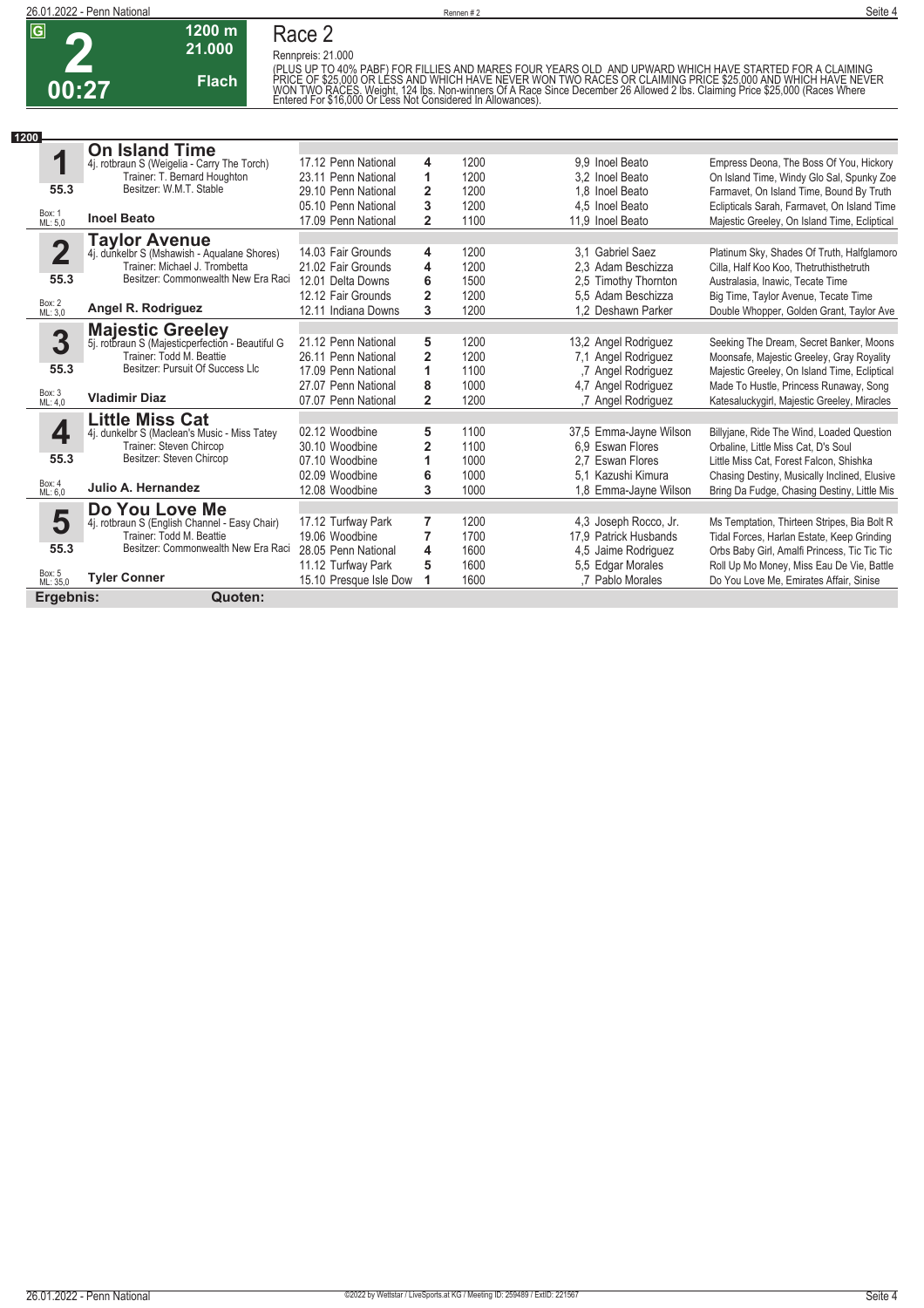

#### **1600 m 10.800 Flach Race 3**

**Rennpreis: 10.800** (PLUS UP TO 40% PABF) FOR FOUR YEAR OLDS AND UPWARD WHICH HAVE NOT WON TWO RACES SINCE JULY 26. Weight, 124<br>Ibs. Non-winners Of A Race At A Mile Or Over Since December 26 Allowed 2 Ibs. Claiming Price \$4,000.

| 1600<br>1<br>55.3<br>Box: 1<br>ML: 55,0 | <b>Hit The Ticket</b><br>6j. kastanie W (Sidney's Candy - Storm Bank)<br>Trainer: lii Joseph J. Graci<br>Besitzer: Patricia And Little Saint Stabl | 08.12 Penn National<br>12.11 Penn National | 8                            | 1670         |                                        |                           |                                                                                           |
|-----------------------------------------|----------------------------------------------------------------------------------------------------------------------------------------------------|--------------------------------------------|------------------------------|--------------|----------------------------------------|---------------------------|-------------------------------------------------------------------------------------------|
|                                         |                                                                                                                                                    |                                            |                              |              |                                        |                           |                                                                                           |
|                                         |                                                                                                                                                    |                                            |                              |              | 6.1 David Cora                         |                           | Breeze Burner, Threethehardway, Boys Of                                                   |
|                                         |                                                                                                                                                    |                                            | 5                            | 1600         | 2.0 Carol Cedeno                       |                           | Eclipsed Moon, It's Fate, Boys Of Queens                                                  |
|                                         |                                                                                                                                                    | 30.10 Delaware Park                        | 3                            | 1600         | 1.5 Carol Cedeno                       |                           | Mr. Shortandsimple, Sancocho, Hit The Tic                                                 |
|                                         | <b>David Cora</b>                                                                                                                                  | 02.10 Delaware Park                        | 4                            | 1700         |                                        | 5.1 Roberto Alvarado, Jr. | Flatexcel, Just Enough, Ahsad                                                             |
|                                         |                                                                                                                                                    | 08.09 Delaware Park                        | 4                            | 1670         | 3,6 Angel Suarez                       |                           | Marco Island, Flat Out Flying, Just Enough                                                |
|                                         | <b>Thunder Grunder</b>                                                                                                                             |                                            |                              |              |                                        |                           |                                                                                           |
| $\overline{\mathbf{2}}$                 | 5j. rotbraun H (Mr. Sidney - Wild Image)<br>Trainer: Bruce M. Kravets                                                                              | 07.01 Penn National                        | 5<br>$\overline{\mathbf{2}}$ | 1600         | 5.8 William Otero                      |                           | Mucho Macho Eddie, Spin Cycle, Sure Woul                                                  |
| 55.3                                    | Besitzer: Inc. Stevark Stable                                                                                                                      | 29.10 Penn National<br>06.10 Penn National | 1                            | 1700<br>1670 | 2.4 Maicol Inirio<br>2.3 William Otero |                           | Spin Cycle, Thunder Grunder, Gems Mines<br>Thunder Grunder, Spin Cycle, Gems Mines        |
|                                         |                                                                                                                                                    | 14.09 Penn National                        | 4                            | 1600         | 2.2 William Otero                      |                           | Main Cool Cat, Dr Harlan, Zaya                                                            |
| Box: 2<br>ML: 7,0                       | <b>William P. Otero</b>                                                                                                                            | 30.07 Penn National                        | 6                            | 1670         | 2.3 William Otero                      |                           | Heart Of A Warrior, Starinthemaking, Gems                                                 |
|                                         | <b>Vouch</b>                                                                                                                                       |                                            |                              |              |                                        |                           |                                                                                           |
| 3                                       | 7j. dunkelbr W (Yes It's True - Justmeandmys                                                                                                       | 14.12 Penn National                        | 1                            | 1600         |                                        | 2.1 Jorge Vargas, Jr.     | Vouch, Ain't Misbehavin, Starinthemaking                                                  |
|                                         | Trainer: Cody Beattie                                                                                                                              | 10.11 Finger Lakes                         | 4                            | 1670         |                                        | ,6 Jacqueline Davis       | Purchasing Power, Look Out Jayce, Count                                                   |
| 55.3                                    | Besitzer: Marcello Rosa                                                                                                                            | 01.11 Finger Lakes                         | 3                            | 1200         |                                        | ,2 Harry Hernandez        | For Good Reason, Corporate Raider, Vouch                                                  |
|                                         |                                                                                                                                                    | 19.10 Finger Lakes                         | 2                            | 1670         |                                        | .6 Oscar Gomez            | Flat Bill, Vouch, What R U Doing Now                                                      |
| Box: 3<br>ML: 4,0                       | <b>Ricardo Chiappe</b>                                                                                                                             | 09.09 Presque Isle Dow                     | 3                            | 1600         |                                        | 1,0 Jacqueline Davis      | Ault, Blue Sky's Above, Vouch                                                             |
|                                         | <b>Eskenfortime</b>                                                                                                                                |                                            |                              |              |                                        |                           |                                                                                           |
| 4                                       | 7j. kastanie W (Eskendereya - Added Time)                                                                                                          | 14.12 Penn National                        | 4                            | 1600         | 23,8 Dana Whitney                      |                           | Vouch, Ain't Misbehavin, Starinthemaking                                                  |
|                                         | Trainer: Jr. Michael W. Salvaggio<br>Besitzer: Jr. Michael W. Salvaggio                                                                            | 23.11 Penn National                        | 4                            | 1670         |                                        | 16,2 Andrew Wolfsont      | Seat Of Honor, Solar Warming, Gems Mine                                                   |
| 55.3                                    |                                                                                                                                                    | 29.10 Penn National                        | 4                            | 1700         |                                        | 7.7 Julio Hernandez       | Spin Cycle, Thunder Grunder, Gems Mines                                                   |
| Box: 4<br>ML: 16,0                      | Dana G. Whitney                                                                                                                                    | 24.09 Penn National<br>06.08 Penn National | 1<br>3                       | 1600<br>1670 | 3.6 Tyler Conner                       | 7.5 Julio Hernandez       | Eskenfortime, Boys Of Queens, Jozani R V<br>My Friend Frank, No Regrets, Eskenfortime     |
|                                         |                                                                                                                                                    |                                            |                              |              |                                        |                           |                                                                                           |
| 5                                       | <b>Diamond Setter</b><br>7j. rotbraun W (Gemologist - In This Life)                                                                                | 12.01 Parx Racing                          | 5                            | 1600         |                                        | 8,7 Andy Hernandez        | Sight Line, Terry's Charm, Seat Of Honor                                                  |
|                                         | Trainer: Harold Wyner                                                                                                                              | 27.12 Parx Racing                          | 7                            | 1670         | 7,9 Luis Rivera                        |                           | Blugrascat's Smile, Louie's Wish, Ahsad                                                   |
| 55.3                                    | Besitzer: Fanelli, John And Longball St                                                                                                            | 08.12 Parx Racing                          | 7                            | 1700         | 11,9 Luis Rivera                       |                           | Alejandro's Team, Off The Meds, American                                                  |
|                                         |                                                                                                                                                    | 23.11 Parx Racing                          | 5                            | 1600         | 5.2 Ruben Silvera                      |                           | Tactical Plan, Blugrascat's Smile, Mucho Ma                                               |
| Box: 5<br>ML: 11,0                      | <b>Silvestre Gonzalez</b>                                                                                                                          | 09.11 Parx Racing                          | 1                            | 1600         | 8,5 Luis Rivera                        |                           | Diamond Setter, Tactical Plan, Synergized                                                 |
|                                         | <b>Main Cool Cat</b>                                                                                                                               |                                            |                              |              |                                        |                           |                                                                                           |
| 6                                       | 6j. rotbraun W (Ministers Wild Cat - Main Stree                                                                                                    | 07.01 Penn National                        | 6                            | 1600         |                                        | 21,5 Julio Hernandez      | Mucho Macho Eddie, Spin Cycle, Sure Woul                                                  |
|                                         | Trainer: Cody Beattie                                                                                                                              | 10.11 Penn National                        | 3                            | 1600         | 6,1 Dana Whitney                       |                           | American Roma, Spin Cycle, Main Cool Cat                                                  |
| 55.3                                    | Besitzer: Beattie, Cody And Linderman,                                                                                                             | 06.10 Penn National                        | 4                            | 1600         |                                        | 3.2 Julio Hernandez       | Breeze Burner, Moon Meister, Boys Of Que                                                  |
|                                         |                                                                                                                                                    | 14.09 Penn National                        | 1                            | 1600         |                                        | 2.6 Julio Hernandez       | Main Cool Cat, Dr Harlan, Zaya                                                            |
| Box: 6<br>ML: 9,0                       | <b>Inoel Beato</b>                                                                                                                                 | 18.08 Penn National                        | 3                            | 1700         |                                        | 3.6 Julio Hernandez       | Cattle Drive, Starinthemaking, Main Cool Ca                                               |
|                                         | <b>Cattle Drive</b>                                                                                                                                |                                            |                              |              |                                        |                           |                                                                                           |
| 7                                       | 9j. rotbraun W (Silver Train - Enchancement)                                                                                                       | 19.01 Penn National                        | 5                            | 1600         | 54,3 John Lloyd                        |                           | E J's Revenge, Solar Warming, Spin Cycle                                                  |
| 55.3                                    | Trainer: Ron Rozell<br>Besitzer: Ron Rozell                                                                                                        | 29.12 Penn National<br>08.12 Penn National | 4<br>7                       | 1600<br>1670 | 27,6 John Lloyd                        |                           | Breeze Burner, Espresso Caliente, Built Tha<br>Breeze Burner, Threethehardway, Boys Of    |
|                                         |                                                                                                                                                    | 10.11 Penn National                        | 4                            | 1600         | 31,7 John Lloyd<br>9,5 John Lloyd      |                           |                                                                                           |
| Box: 7<br>ML: 13,0                      | John W. Lloyd                                                                                                                                      | 27.10 Penn National                        | 4                            | 1700         | 36,5 John Lloyd                        |                           | American Roma, Spin Cycle, Main Cool Cat<br>Iywaan, Hashtag Winning, Breeze Burner        |
|                                         |                                                                                                                                                    |                                            |                              |              |                                        |                           |                                                                                           |
| 8                                       | <b>Messy Baker</b><br>6j. rotbraun W (Weigelia - Runs Like L)                                                                                      | 11.01 Penn National                        | 1                            | 1670         |                                        | 2,3 Julio Hernandez       | Messy Baker, Smirk, The Best Candy                                                        |
|                                         | Trainer: Kimberly A Graci                                                                                                                          | 16.11 Penn National                        | 8                            | 1670         |                                        | 4,2 Julio Hernandez       | Krachenwagen, Top Hat Treason, Bob's My                                                   |
| 56.2                                    | Besitzer: Runnin Shoes Stable                                                                                                                      | 24.09 Penn National                        | 4                            | 1600         |                                        | 2,9 Julio Hernandez       | Eskenfortime, Boys Of Queens, Jozani R V                                                  |
|                                         |                                                                                                                                                    | 14.07 Penn National                        | 6                            | 1670         |                                        | 5,5 Julio Hernandez       | No More Martinis, Northern Thunder, A T M                                                 |
| Box: 8<br>ML: 6,0                       | Julio A. Hernandez                                                                                                                                 | 07.05 Penn National                        | 6                            | 1670         |                                        | 6,2 Julio Hernandez       | Krachenwagen, Ain't Misbehavin, Blow The                                                  |
|                                         | <b>Ain't Misbehavin</b>                                                                                                                            |                                            |                              |              |                                        |                           |                                                                                           |
| 9                                       | 10j. rotbraun W (Elusive Warning - Baba Zula)                                                                                                      | 14.12 Penn National                        | $\overline{\mathbf{2}}$      | 1600         | 3,8 Tyler Conner                       |                           | Vouch, Ain't Misbehavin, Starinthemaking                                                  |
|                                         | Trainer: Erin C. McClellan                                                                                                                         | 01.12 Penn National                        | 1                            | 1700         | 7,5 Tyler Conner                       |                           | Ain't Misbehavin, Top Hat Treason, Synergi                                                |
| 55.3                                    | Besitzer: Roger A. Nickol                                                                                                                          | 16.11 Penn National                        | 4                            | 1670         | 3.5 Tyler Conner                       |                           | Krachenwagen, Top Hat Treason, Bob's My                                                   |
| Box: 9<br>ML: 5,0                       | <b>Tyler Conner</b>                                                                                                                                | 02.11 Penn National<br>15.10 Penn National | 6<br>3                       | 1600<br>1200 | 1.2 Tvler Conner                       | ,5 Tyler Conner           | Starinthemaking, Pocopson Station, Top Ha<br>Chief Exchanger, Pecos Bill, Ain't Misbehavi |
|                                         |                                                                                                                                                    |                                            |                              |              |                                        |                           |                                                                                           |
| Ergebnis:                               | Quoten:                                                                                                                                            |                                            |                              |              |                                        |                           |                                                                                           |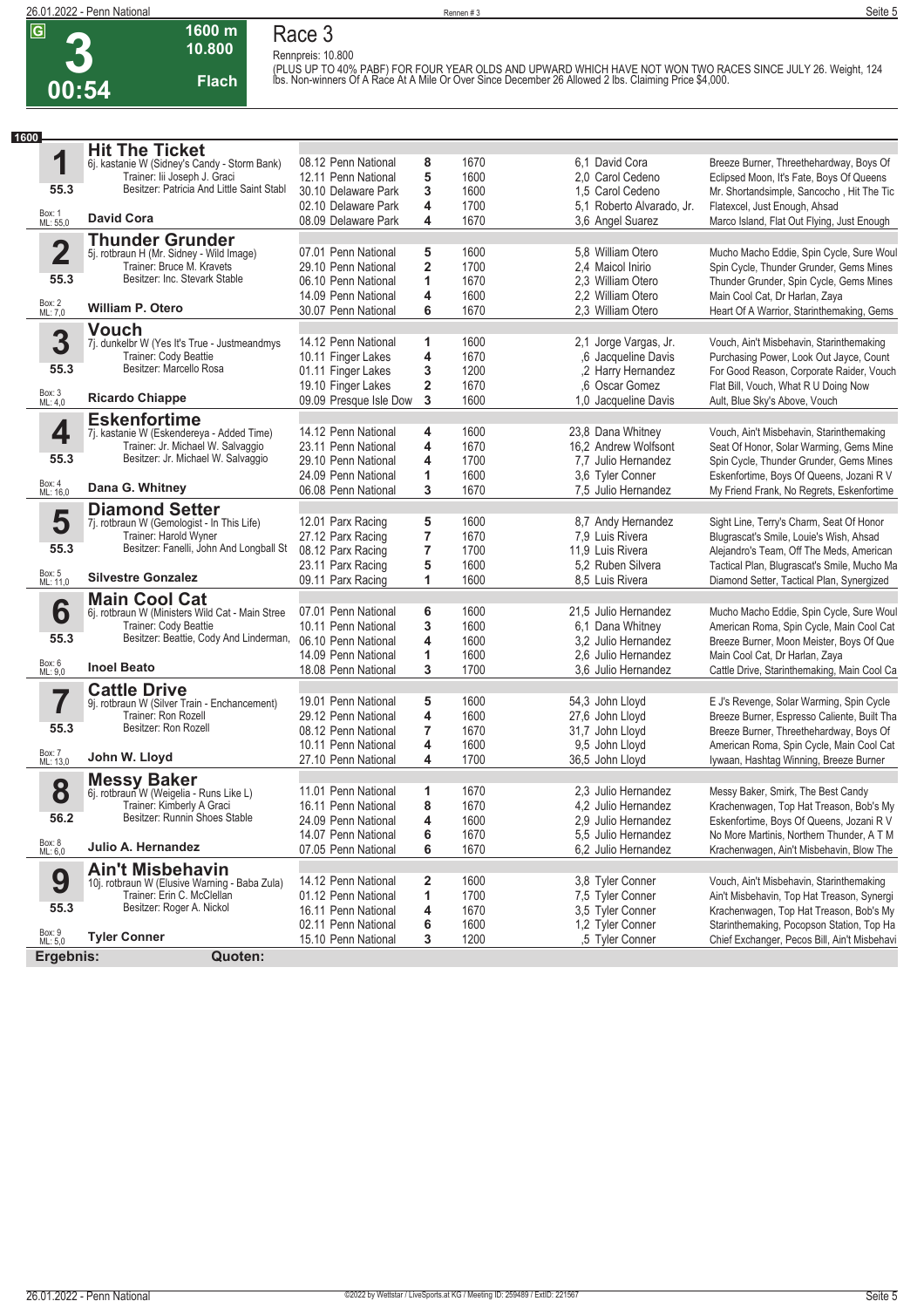**Race 4 Rennpreis: 10.800**



### **1600 m 10.800 Flach**

(PLUS UP TO 40% PABF) FOR FILLIES AND MARES FOUR YEARS OLD AND UPWARD WHICH HAVE NEVER WON TWO RACES.<br>Weight, 124 Ibs. Non-winners Of A Race At A Mile Or Over Since December 26 Allowed 2 Ibs. Claiming Price \$5,000.

| 1600                    |                                                                      |                           |                         |      |                       |                                              |
|-------------------------|----------------------------------------------------------------------|---------------------------|-------------------------|------|-----------------------|----------------------------------------------|
|                         | <b>Aldina</b>                                                        |                           |                         |      |                       |                                              |
| 1                       | 4j. rotbraun S (Noble Mission - Module)                              | 21.12 Penn National       | 5                       | 1670 | 2.8 Vladimir Diaz     | Speed Zone, Gimme's Goldengirl, Totally P    |
|                         | Trainer: Carl O'Callaghan                                            | 10.11 Penn National       | 5                       | 1600 | 7.9 Emilio Flores     | Paranoia, Tinder Date, Introspection         |
| 55.3                    | Besitzer: Glencragga Stables                                         | 23.10 Med                 | 9                       | 1600 | 21.5 Emilio Flores    | Bleecker Street, Empires First Lady, Speed   |
|                         |                                                                      | 22.09 Penn National       | 1                       | 1670 | 1.8 Emilio Flores     | Aldina, You Never Call, Farmavet             |
| Box: 1<br>ML: 26,0      | <b>Vladimir Diaz</b>                                                 | 14.09 Presque Isle Dow    | $\overline{2}$          | 1670 | 1.1 Pablo Morales     | Clearly Smashing, Aldina, Moon Hill          |
|                         | <b>R</b> Cherry                                                      |                           |                         |      |                       |                                              |
| $\overline{\mathbf{2}}$ | 5j. kastanie S (Bayern - Mountain Vow)                               | 14.01 Penn National       | 6                       | 1200 | 66.3 Emilio Flores    | Honesta, Glossy Madrina, Reawakened          |
|                         | Trainer: Stephen R. Mick                                             | 29.12 Penn National       | 6                       | 1000 | 29.2 Emilio Flores    | Kirby, Miss Parfait, Glossy Madrina          |
| 55.3                    | Besitzer: P I A Stables Llc                                          | 18.11 Penn National       | 6                       | 1000 | 10.1 Ricardo Chiappe  | Cabbage Patch, Shanghai Magic, All About     |
|                         |                                                                      | 15.10 Presque Isle Dow    | $\overline{7}$          | 1200 | 17,5 Addiel Ayala     | Cyberburg, Baby Dragon, Princess Javoncia    |
| Box: 2<br>ML: 11,0      | <b>Emilio Flores</b>                                                 | 30.09 Presque Isle Dow 10 |                         | 1300 | 7.3 Eddie Dominguez   | Run Laughing, Baby Dragon, Pemaquid Dot      |
|                         |                                                                      |                           |                         |      |                       |                                              |
| 3                       | <b>African Song</b><br>6j. rotbraun S (Show Tune - Tale Of The Diva) | 22.12 Parx Racing         | 5                       | 1800 | 63,7 Luis Ocasio      | Yourindenial, Allegretto, Monster Rising     |
|                         | Trainer: Bruce M. Kravets                                            | 08.12 Parx Racing         | 9                       | 1300 | 49.9 Luis Ocasio      | Crick, Cape Cod Sally, Angelsfour Michele    |
| 55.3                    | Besitzer: Marvin And Alpala Farms Fac                                | 22.11 Parx Racing         | 7                       | 1100 | 63.2 Luis Ocasio      | Ms Canela, Roo La La, Cape Cod Sally         |
|                         |                                                                      | 19.10 Parx Racing         | 8                       | 1600 | 82.1 Luis Rivera      | Kissmelips, Sweet Samurai, Let's Celebrate   |
| Box: 3<br>ML: 13,0      | <b>William P. Otero</b>                                              | 22.09 Parx Racing         | 9                       | 1500 | 92,7 Courtney Gilardo | Solemn Oath, Sweet Samurai, Superhelpful     |
|                         | <b>Beautiful Star</b>                                                |                           |                         |      |                       |                                              |
| 4                       | 4j. rotbraun S (Tiznow - Starship Elusive)                           | 22.12 Parx Racing         | 8                       | 1800 | 3.7 Jonathan Ocasio   | Yourindenial, Allegretto, Monster Rising     |
|                         | Trainer: J. Tyler Servis                                             | 06.12 Parx Racing         | $\overline{7}$          | 1670 | 1.8 Abner Adorno      | Cooper Penny, Speightster's Gold, Allegrett  |
| 55.3                    | Besitzer: Full Servis                                                | 01.11 Parx Racing         | 4                       | 1600 | 25.5 Abner Adorno     | Ambitiously Placed, Sweet Samurai, B B's R   |
|                         |                                                                      | 19.10 Parx Racing         | 5                       | 1600 | 29,2 Abner Adorno     | Kissmelips, Sweet Samurai, Let's Celebrate   |
| Box: 4<br>ML: 45,0      | <b>Jonathan Ocasio</b>                                               | 31.08 Parx Racing         | $\overline{7}$          | 1500 | 21.9 Abner Adorno     | Izzybella, Sweet Samurai, Liraz              |
|                         | Oh So Jazzy                                                          |                           |                         |      |                       |                                              |
| 5                       | 4j. rotbraun S (Carpe Diem - Raise Up)                               | 28.12 Penn National       | 3                       | 1600 | 3,3 Jaime Rodriguez   | Show Maid, Lightning Round, Oh So Jazzy      |
|                         | Trainer: Randy Nunley                                                | 24.11 Penn National       | $\overline{2}$          | 1670 | 12.9 Inoel Beato      | Seeking The Throne, Oh So Jazzy, Show M      |
| 55.3                    | Besitzer: Colleen Crigler                                            | 12.11 Penn National       | 6                       | 1200 | 21.2 Inoel Beato      | Queen Rosemary, Dial A Lady, Countess S      |
|                         |                                                                      | 15.09 Penn National       | 6                       | 1670 | 18,7 Inoel Beato      | Mittensandmukluks, Happycrest, Honesta       |
| Box: 5<br>ML: 5,0       | <b>Inoel Beato</b>                                                   | 13.08 Penn National       | 6                       | 1700 | 48,3 Vladimir Diaz    | Discreetly Tough, What's The Move, Switchr   |
|                         |                                                                      |                           |                         |      |                       |                                              |
| 6                       | Sleepy N Joyful<br>4j. dunkelbr S (Slumber - Blush Again)            | 04.01 Penn National       | 1                       | 1670 | .5 Julio Hernandez    | Sleepy N Joyful, Lola Girl, Ivy              |
|                         | Trainer: Mark V. Salvaggio                                           | 01.12 Penn National       | $\overline{\mathbf{2}}$ | 1600 | 6.3 Julio Hernandez   | My Girl Blue, Sleepy N Joyful, Time Sensitiv |
| 56.2                    | Besitzer: Jeffrey W. Parthemore                                      | 16.11 Penn National       | 3                       | 1700 | 6.5 Julio Hernandez   | Nabruzzi, Time Sensitive, Sleepy N Joyful    |
|                         |                                                                      | 26.10 Penn National       | 3                       | 1100 | .7 Julio Hernandez    | Makemeasammich, Silver Locks, Sleepy N       |
| Box: 6<br>ML: 35,0      | Julio A. Hernandez                                                   | 24.09 Penn National       | 3                       | 1200 | ,4 Julio Hernandez    | Wave Jumper, Makemeasammich, Sleepy          |
| Ergebnis:               | Quoten:                                                              |                           |                         |      |                       |                                              |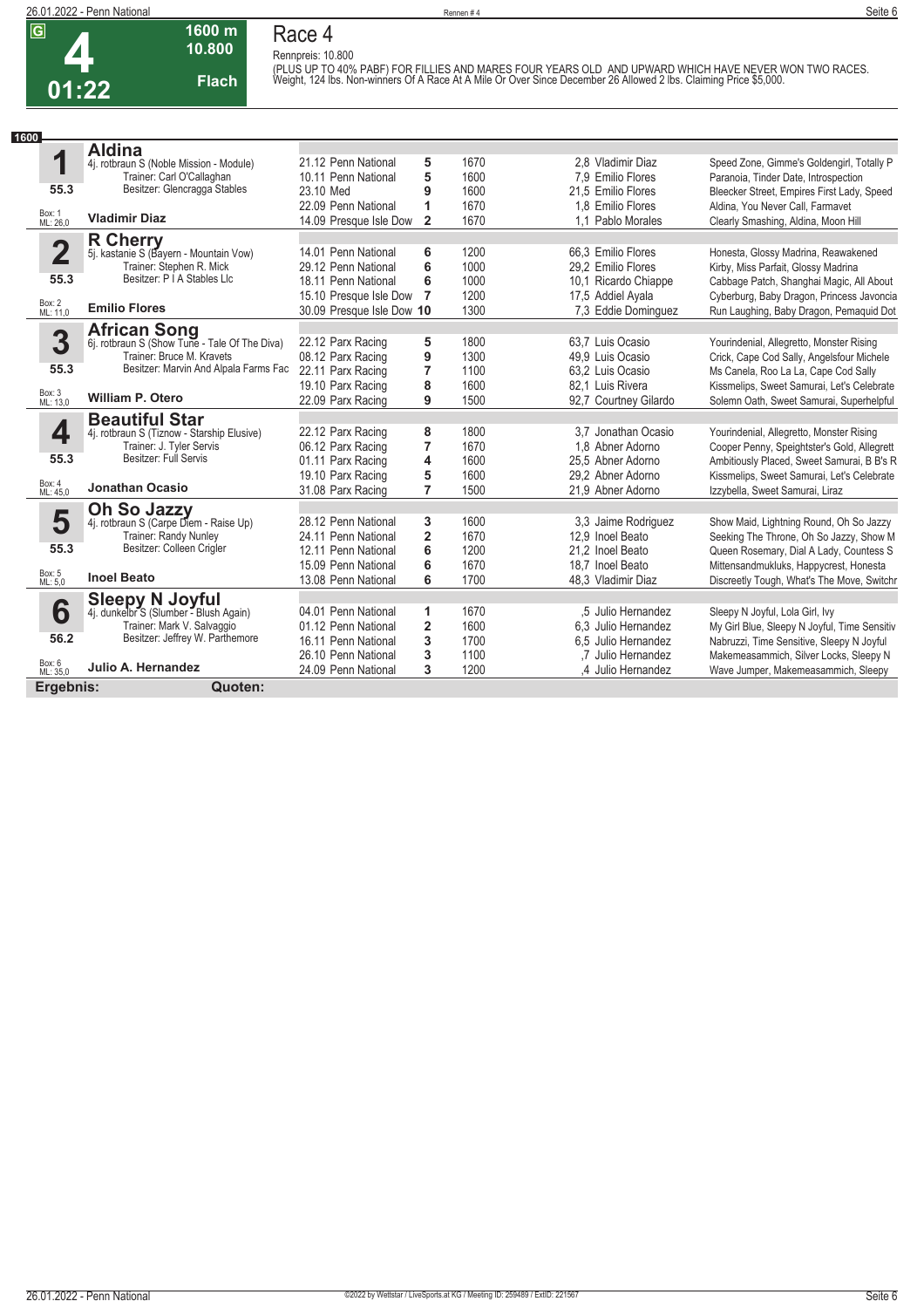## **5 01:49**

**Race 5**

**1200 m 28.900** 

**Flach**

**Rennpreis: 28.900**

(PLUS UP TO 40% PABF) FOR FOUR YEAR OLDS AND UPWARD WHICH HAVE NEVER WON TWO RACES OTHER THAN MAIDEN,<br>CLAIMING, STARTER, OR PENNSYLVANIA BRED OR CLAIMING PRICE \$25,000. Weight, 124 lbs. Non-winners Of A Race Since<br>December

| 1200                    |                                                |                     |                |      |                        |                                             |
|-------------------------|------------------------------------------------|---------------------|----------------|------|------------------------|---------------------------------------------|
|                         | <b>The Sicarii</b>                             |                     |                |      |                        |                                             |
| 1                       | 6j. rotbraun W (Violence - Moshe Diane)        | 04.01 Penn National | 4              | 1200 | 3.2 Silvestre Gonzalez | Broad Street Bully, Studio B, Zertz         |
|                         | Trainer: Harold Wyner                          | 29.11 Parx Racing   | 4              | 1400 | 4,6 Jaime Rodriguez    | New Commission, La Waun, Super Dude         |
| 54.4                    | Besitzer: John Fanelli                         | 08.11 Parx Racing   | 1              | 1200 | 5.0 Ruben Silvera      | The Sicarii, New Commission, Milton The M   |
|                         |                                                | 20.09 Delaware Park | 1              | 1100 | 2.2 Angel Suarez       | The Sicarii, Ellas My Love, Tapsasional     |
| Box: 1<br>ML: 45,0      | <b>Silvestre Gonzalez</b>                      | 24.07 Saratoga      | 4              | 1300 | 6.4 Manuel Franco      | Strolling, Cantrell Hill, Alcools           |
|                         |                                                |                     |                |      |                        |                                             |
| $\overline{\mathbf{2}}$ | Easy Day<br>5j. dunkelbr H (Daaher - Pepita)   | 14.12 Penn National | 3              | 1200 | 4.5 Jevian Toledo      | Annamated Moon, Zertz, Easy Day             |
|                         | Trainer: Jr. Michael L. Catalano               | 04.11 Laurel Park   | 4              | 1200 | 1.4 Jevian Toledo      | Jovis, D' Rapper, Money Ride                |
| 54.4                    | Besitzer: John Julia                           | 23.10 Delaware Park | 1              | 1200 | 2.4 Isaac Castillo     | Easy Day, Tudox Expectations, Baby Boom     |
|                         |                                                | 27.09 Delaware Park | 1              | 1200 | .9 Raul Mena           | Easy Day, Beyond The Bend, Satchel De Ri    |
| Box: 2<br>ML: 5,0       | <b>Carol Cedeno</b>                            | 13.09 Delaware Park | 5              | 1000 | 9.1 Raul Mena          | Xy Speed, Gins And Tins, A Song For Arch    |
|                         | <b>Zertz</b>                                   |                     |                |      |                        |                                             |
| 3                       | 4j. rotbraun H (Super Saver - Capar Girl)      | 04.01 Penn National | 3              | 1200 | 1.4 Julio Hernandez    | Broad Street Bully, Studio B, Zertz         |
|                         | Trainer: Timothy C. Kreiser                    | 14.12 Penn National | $\overline{2}$ | 1200 | 4.8 Julio Hernandez    | Annamated Moon, Zertz, Easy Day             |
| 54.4                    | Besitzer: Joseph E. Besecker                   | 24.04 Pimlico       | 7              | 1800 | 26.1 Carol Cedeno      | Excellorator, The Reds, Royal Number        |
|                         |                                                | 13.03 Laurel Park   | 5              | 1700 | 14,0 Feargal Lynch     | Shackled Love, Maythehorsebwithu, Excello   |
| Box: 3<br>ML: 35,0      | Angel R. Rodriguez                             | 17.02 Penn National | 1              | 1200 | ,4 Edwin Gonzalez      | Zertz, Dollarization, Here's Waldo          |
|                         | <b>Cheek To Cheek</b>                          |                     |                |      |                        |                                             |
| 4                       | 6j. kastanie W (Town Prize - Ella Singstheblue | 10.12 Penn National | 3              | 1200 | 2.2 Helen Vanek        | Ready And Rich, Strong Breeze, Cheek To     |
|                         | Trainer: Erin C. McClellan                     | 30.10 Woodbine      | 9              | 1300 | 10.7 Luis Contreras    | O'Kratos, Dani's Victory, Downy Boy         |
| 54.4                    | Besitzer: Hamm, John And Hamm, Suz             | 07.10 Woodbine      | 1              | 1300 | 3.6 Antonio Gallardo   | Cheek To Cheek, Bay Of Rum, Ben Lomon       |
|                         |                                                | 14.09 Fort Erie     | 1              | 1200 | 3.1 Antonio Gallardo   | Cheek To Cheek, Bangor Ridge, Fafa Fooe     |
| Box: 4<br>ML: 13,0      | <b>Tyler Conner</b>                            | 08.08 Woodbine      | 6              | 1500 | 4.3 Kazushi Kimura     | Another, Courtly Manner, Perlarana          |
|                         | <b>Prime Time Player</b>                       |                     |                |      |                        |                                             |
| 5                       | 4j. kastanie W (Ghostzapper - Un Blessed)      | 27.12 Parx Racing   | 7              | 1670 | 3.3 Kendrick Carmouche | Splicethemainbrace, Milton The Monster, Hi  |
|                         | Trainer: Dimitrios K. Synnefias                | 18.11 Laurel Park   | 1              | 1600 | 6.8 William Otero      | Prime Time Player, Boss Logic, Big Venezu   |
| 54.4                    | Besitzer: Peter Kazamias                       | 24.07 Saratoga      | 4              | 1800 | 3.7 Joel Rosario       | Ashaar, Giocare, Royal Realm                |
|                         |                                                | 27.05 Cd            | 1              | 1600 | 2.1 Tyler Gaffalione   | Prime Time Player, Abdan, Tall Timber       |
| Box: 5<br>ML: 7,0       | <b>William P. Otero</b>                        | 07.05 Belmont Park  | $\overline{2}$ | 1200 | 5.6 Joel Rosario       | Risk Profile, Prime Time Player, Absolute C |
|                         | <b>Pictor</b>                                  |                     |                |      |                        |                                             |
| 6                       | 6j. kastanie W (Munnings - Listen In)          | 04.01 Penn National | 1              | 1200 | .8 Julio Hernandez     | Pictor, Hashtag Winning, Better Boogie      |
|                         | Trainer: Timothy C. Kreiser                    | 20.07 Penn National | 5              | 1200 | .2 Julio Hernandez     | Torazo, Hashtag Winning, Drosselmoon        |
| 56.2                    | Besitzer: Bush Racing Stable                   | 26.06 Pimlico       | 3              | 1100 | .3 Julio Hernandez     | Revolutionary Road, Air On Fire, Pictor     |
|                         |                                                |                     |                | 1200 | 1.5 Julio Hernandez    |                                             |
|                         |                                                | 04.06 Penn National | 1              |      |                        | Pictor, Savagery, Jebologist                |
| Box: 6<br>ML: 3,0       | Julio A. Hernandez                             | 07.05 Penn National | 1              | 1200 | .6 Julio Hernandez     | Pictor, Wildcat Cartridge, Saratoga Jack    |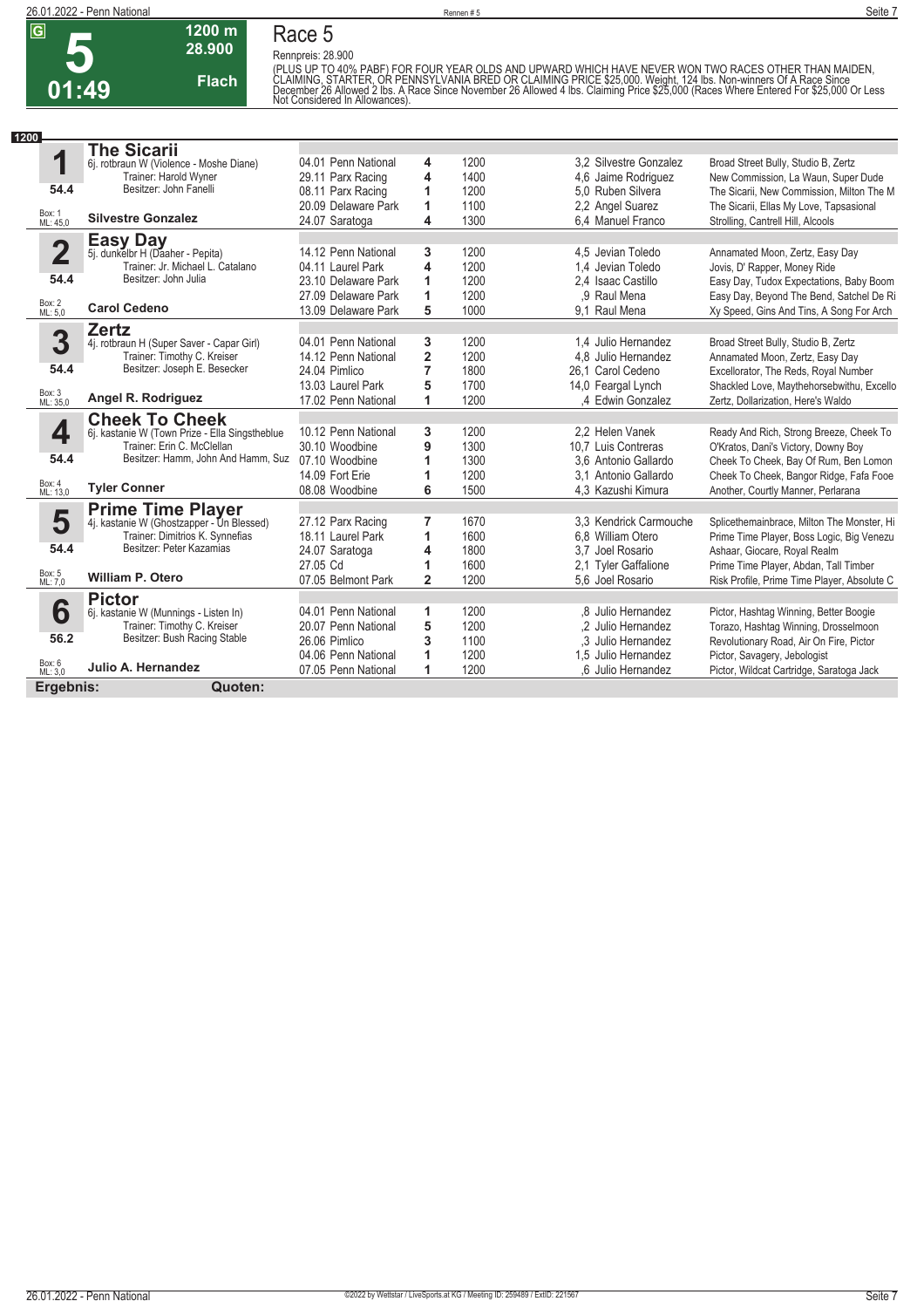

### **Race 6**

**1700 m 31.600** 

**Flach**

**Rennpreis: 31.600**

FOR REGISTERED PA-BRED FOUR YEAR OLDS AND UPWARD WHICH HAVE NEVER WON A PA-RESTRICTED RACE(S) OTHER<br>THAN MAIDEN, CLAIMING, OR STARTER. Weight, 124 lbs. Non-winners Of A Race At A Mile Or Over Since December 26<br>Such A Race

| 1<br>2<br>1600<br>07.01 Penn National<br>40,1 Edilberto Rodriguez<br>Pratt, Simmons, Piggybank<br>4j. rotbraun W (El Padrino - Road To Utopia)<br>Trainer: Jr. Robert A. Wolfe<br>6<br>14.12 Penn National<br>1670<br>22,6 Edilberto Rodriguez<br>Besitzer: Leonard P. Supchak<br>54.4<br>5<br>1700<br>28,4 Edilberto Rodriguez<br>17.11 Penn National<br>Dollarization, Elusive Jester, Dakota Outlaw<br>1<br>1600<br>1.2 Andrew Wolfsont<br>20.10 Penn National<br>Simmons, Shadys Keeper, Hanford<br>Box: 1<br>ML: 7,0<br><b>Edilberto Rodriguez</b><br>$\overline{2}$<br>1670<br>1,6 Andrew Wolfsont<br>21.09 Penn National<br>Tuckerton Bay, Simmons, Leave 'em Loade<br>All Tacked Up<br>5j. rotbraun W (Medallist - Joy To Run)<br>$\overline{\mathbf{2}}$<br>5<br>07.01 Penn National<br>1600<br>2.9 Tyler Conner<br>Pratt, Simmons, Piggybank<br>Trainer: T. Bernard Houghton<br>$\overline{\mathbf{2}}$<br>1670<br>14.12 Penn National<br>2.8 Tyler Conner<br>Nine Toe Johnny, All Tacked Up, Piggybank<br>Besitzer: Edward J. Madden<br>54.4<br>$\overline{\mathbf{2}}$<br>01.12 Penn National<br>1670<br>4,4 Tyler Conner<br>Papa Tony, All Tacked Up, Soul Fight<br>3<br>1700<br>6,2 Tyler Conner<br>16.11 Penn National<br>Diva's Finale, Papa Tony, All Tacked Up<br>Box: 2<br>ML: 4,0<br><b>Tyler Conner</b><br>1<br>19.10 Penn National<br>1700<br>1.6 Tyler Conner<br>All Tacked Up, Elevated Forever, Google It<br><b>Cool Comedian</b><br>3<br>4<br>4j. kastanie H (Distorted Humor - Slews Golde<br>07.01 Penn National<br>1600<br>.5 Maicol Inirio<br>Pratt, Simmons, Piggybank<br>1<br>1700<br>Trainer: Naoise Agnew<br>10.12 Penn National<br>1,3 Maicol Inirio<br>Besitzer: Blackstone Farm Llc<br>55.3<br>$\overline{\mathbf{2}}$<br>1200<br>10.11 Penn National<br>1,4 Maicol Inirio<br>Shackle Cat, Cool Comedian, Palace Super<br>4<br>1700<br>15.10 Keeneland<br>15.1 Florent Geroux<br>Box: 3<br>ML: 35,0<br><b>Maicol J. Inirio</b><br>$\overline{\mathbf{2}}$<br>16.08 Cnl<br>1400<br>2.1 Adam Beschizza<br>Dreaming Of Gerry, Cool Comedian, Flying<br>Crypt<br>4<br>1<br>26.11 Penn National<br>1670<br>1.1 Tyler Conner<br>American Forces, Crypt, Cayman Island<br>4j. rotbraun W (Jump Start - Di's Delight)<br>Trainer: Brandon L. Kulp<br>6<br>1700<br>17.11 Penn National<br>4.8 Andrew Wolfsont<br>Dollarization, Elusive Jester, Dakota Outlaw<br>Besitzer: Joseph E. Besecker<br>54.4<br>3<br>29.10 Penn National<br>1670<br>8,7 Andrew Wolfsont<br>Lido Legacy, Dollarization, Crypt<br>4<br>1600<br>08.10 Penn National<br>14,0 Tyler Conner<br>Midnight Hauler, Dakota Outlaw, Fole's Noti<br>Box: 4<br>Julio A. Hernandez<br>3<br>14.09 Penn National<br>1700<br>24.2 Andrew Wolfsont<br>Jayjaydee, Midnight Hauler, Crypt<br>ML: 6.0<br><b>Long Tom</b><br>5<br>8<br>14.12 Penn National<br>1670<br>52,8 Jorge Vargas, Jr.<br>Nine Toe Johnny, All Tacked Up, Piggybank<br>6j. dunkelbr W (To Honor And Serve - One Mo<br>3<br>Trainer: Jose Salinas<br>1700<br>30.11 Penn National<br>9.3 Jorge Vargas, Jr.<br>Google It, Loxodrome, Long Tom<br>Besitzer: Jose Guadalupe Salazar<br>54.4<br>5<br>1200<br>28,8 Emilio Flores<br>Commanding General, Trending Up, Run Fa<br>16.11 Penn National<br>6<br>1670<br>39,4 Carly Hughes<br>29.10 Penn National<br>Lido Legacy, Dollarization, Crypt<br>Box: 5<br>ML: 21,0<br>John C. Berrios<br>5<br>22.10 Penn National<br>1200<br>33,4 Carly Hughes<br>Marriedinshanghai, Golden Candy, Johny Li<br><b>Jasper K</b><br>6<br>6<br>6j. grau/bra W (Well Spelled - O' Ririn)<br>15.12 Penn National<br>1700<br>26,0 Maicol Inirio<br>You've Got Male, Paint Music For Me, Hold<br>5<br>Trainer: Naoise Agnew<br>1200<br>05.11 Penn National<br>25.5 Emilio Flores<br>Cristiano, Expensive, Assault Weapon<br>Besitzer: Nomad Farm Training And Sa<br>54.4<br>4<br>19.10 Penn National<br>1600<br>16,5 Emilio Flores<br>Royal's Invasion, Cristiano, Bossy Cat<br>4<br>1700<br>14.09 Penn National<br>6,7 Manuel Aquilar<br>Google It, Richie Goes Global, Bridlecrest<br>Box: 6<br>ML: 31,0<br><b>Emilio Flores</b><br>$\overline{2}$<br>1670<br>27.08 Penn National<br>5,7 Manuel Aquilar<br>Vishnu, Jasper K, Electric Heat<br><b>Tuckerton Bay</b><br>4j. dunkelbr W (Bullsbay - Mystic Island)<br>7<br>04.01 Penn National<br>4<br>1200<br>6,4 Christopher Baker<br>Don't Losemymoney, Trending Up, Gosignal<br>5<br>Trainer: Mark Ippolito<br>1670<br>14.12 Penn National<br>3.5 Christopher Baker<br>Nine Toe Johnny, All Tacked Up, Piggybank<br>Besitzer: Ibb Thoroughbred<br>54.4<br>3<br>1200<br>12.11 Penn National<br>13,7 Christopher Baker<br>Memory Bouquet, Don't Losemymoney, Tuc<br>6<br>08.10 Penn National<br>1600<br>16,1 Christopher Baker<br>Midnight Hauler, Dakota Outlaw, Fole's Noti<br>Box: 7<br><b>Christopher John Baker</b><br>1<br>1670<br>21.09 Penn National<br>2.7 Christopher Baker<br>Tuckerton Bay, Simmons, Leave 'em Loade<br>ML: 9,0<br><b>Elusive Jester</b><br>8<br>20.12 Parx Racing<br>6<br>1670<br>4,5 Angel Rodriguez<br>Secret Path, Distractandattack, Sky Temple<br>5j. rotbraun W (Elusive Quality - Amusing)<br>Trainer: Brandon L. Kulp<br>$\overline{\mathbf{2}}$<br>1700<br>11,0 Angel Rodriguez<br>17.11 Penn National<br>Dollarization, Elusive Jester, Dakota Outlaw<br>Besitzer: Matthew T. Groff<br>54.4<br>3<br>6.7 Victor Carrasco<br>12.10 Penn National<br>1600<br>Dollarization, Economic Power, Elusive Jest<br>18.09 Laurel Park<br>10<br>1800<br>61,2 Victor Carrasco<br>Fermat, Robert's Luxury, Gator Bite<br>Box: 8<br>ML: 45,0<br>Angel R. Rodriguez<br>21.08 Pimlico<br>1<br>1700<br>6.6 Victor Carrasco<br>Elusive Jester, Leave 'em Loaded, Jack Of<br>Ergebnis:<br>Quoten: | 1700 |                |  |  |                                            |
|--------------------------------------------------------------------------------------------------------------------------------------------------------------------------------------------------------------------------------------------------------------------------------------------------------------------------------------------------------------------------------------------------------------------------------------------------------------------------------------------------------------------------------------------------------------------------------------------------------------------------------------------------------------------------------------------------------------------------------------------------------------------------------------------------------------------------------------------------------------------------------------------------------------------------------------------------------------------------------------------------------------------------------------------------------------------------------------------------------------------------------------------------------------------------------------------------------------------------------------------------------------------------------------------------------------------------------------------------------------------------------------------------------------------------------------------------------------------------------------------------------------------------------------------------------------------------------------------------------------------------------------------------------------------------------------------------------------------------------------------------------------------------------------------------------------------------------------------------------------------------------------------------------------------------------------------------------------------------------------------------------------------------------------------------------------------------------------------------------------------------------------------------------------------------------------------------------------------------------------------------------------------------------------------------------------------------------------------------------------------------------------------------------------------------------------------------------------------------------------------------------------------------------------------------------------------------------------------------------------------------------------------------------------------------------------------------------------------------------------------------------------------------------------------------------------------------------------------------------------------------------------------------------------------------------------------------------------------------------------------------------------------------------------------------------------------------------------------------------------------------------------------------------------------------------------------------------------------------------------------------------------------------------------------------------------------------------------------------------------------------------------------------------------------------------------------------------------------------------------------------------------------------------------------------------------------------------------------------------------------------------------------------------------------------------------------------------------------------------------------------------------------------------------------------------------------------------------------------------------------------------------------------------------------------------------------------------------------------------------------------------------------------------------------------------------------------------------------------------------------------------------------------------------------------------------------------------------------------------------------------------------------------------------------------------------------------------------------------------------------------------------------------------------------------------------------------------------------------------------------------------------------------------------------------------------------------------------------------------------------------------------------------------------------------------------------------------------------------------------------------------------------------------------------------------------------------------------------------------------------------------------------------------------------------------------------------------------------------------------------------------------------------------------------------------------------------------------------------------------------------------------------------------------------------------------------------------------------------------------------------------------------------------------------------------------------------------------------------------------------------------------------------------------------------------------------------------------------------------------------------------------------------------------------------------------------------------------------------------------------------------------------------------------------------------------------------------------------------------------------------|------|----------------|--|--|--------------------------------------------|
|                                                                                                                                                                                                                                                                                                                                                                                                                                                                                                                                                                                                                                                                                                                                                                                                                                                                                                                                                                                                                                                                                                                                                                                                                                                                                                                                                                                                                                                                                                                                                                                                                                                                                                                                                                                                                                                                                                                                                                                                                                                                                                                                                                                                                                                                                                                                                                                                                                                                                                                                                                                                                                                                                                                                                                                                                                                                                                                                                                                                                                                                                                                                                                                                                                                                                                                                                                                                                                                                                                                                                                                                                                                                                                                                                                                                                                                                                                                                                                                                                                                                                                                                                                                                                                                                                                                                                                                                                                                                                                                                                                                                                                                                                                                                                                                                                                                                                                                                                                                                                                                                                                                                                                                                                                                                                                                                                                                                                                                                                                                                                                                                                                                                                                                                                  |      | <b>Simmons</b> |  |  |                                            |
|                                                                                                                                                                                                                                                                                                                                                                                                                                                                                                                                                                                                                                                                                                                                                                                                                                                                                                                                                                                                                                                                                                                                                                                                                                                                                                                                                                                                                                                                                                                                                                                                                                                                                                                                                                                                                                                                                                                                                                                                                                                                                                                                                                                                                                                                                                                                                                                                                                                                                                                                                                                                                                                                                                                                                                                                                                                                                                                                                                                                                                                                                                                                                                                                                                                                                                                                                                                                                                                                                                                                                                                                                                                                                                                                                                                                                                                                                                                                                                                                                                                                                                                                                                                                                                                                                                                                                                                                                                                                                                                                                                                                                                                                                                                                                                                                                                                                                                                                                                                                                                                                                                                                                                                                                                                                                                                                                                                                                                                                                                                                                                                                                                                                                                                                                  |      |                |  |  |                                            |
|                                                                                                                                                                                                                                                                                                                                                                                                                                                                                                                                                                                                                                                                                                                                                                                                                                                                                                                                                                                                                                                                                                                                                                                                                                                                                                                                                                                                                                                                                                                                                                                                                                                                                                                                                                                                                                                                                                                                                                                                                                                                                                                                                                                                                                                                                                                                                                                                                                                                                                                                                                                                                                                                                                                                                                                                                                                                                                                                                                                                                                                                                                                                                                                                                                                                                                                                                                                                                                                                                                                                                                                                                                                                                                                                                                                                                                                                                                                                                                                                                                                                                                                                                                                                                                                                                                                                                                                                                                                                                                                                                                                                                                                                                                                                                                                                                                                                                                                                                                                                                                                                                                                                                                                                                                                                                                                                                                                                                                                                                                                                                                                                                                                                                                                                                  |      |                |  |  | Nine Toe Johnny, All Tacked Up, Piggybank  |
|                                                                                                                                                                                                                                                                                                                                                                                                                                                                                                                                                                                                                                                                                                                                                                                                                                                                                                                                                                                                                                                                                                                                                                                                                                                                                                                                                                                                                                                                                                                                                                                                                                                                                                                                                                                                                                                                                                                                                                                                                                                                                                                                                                                                                                                                                                                                                                                                                                                                                                                                                                                                                                                                                                                                                                                                                                                                                                                                                                                                                                                                                                                                                                                                                                                                                                                                                                                                                                                                                                                                                                                                                                                                                                                                                                                                                                                                                                                                                                                                                                                                                                                                                                                                                                                                                                                                                                                                                                                                                                                                                                                                                                                                                                                                                                                                                                                                                                                                                                                                                                                                                                                                                                                                                                                                                                                                                                                                                                                                                                                                                                                                                                                                                                                                                  |      |                |  |  |                                            |
|                                                                                                                                                                                                                                                                                                                                                                                                                                                                                                                                                                                                                                                                                                                                                                                                                                                                                                                                                                                                                                                                                                                                                                                                                                                                                                                                                                                                                                                                                                                                                                                                                                                                                                                                                                                                                                                                                                                                                                                                                                                                                                                                                                                                                                                                                                                                                                                                                                                                                                                                                                                                                                                                                                                                                                                                                                                                                                                                                                                                                                                                                                                                                                                                                                                                                                                                                                                                                                                                                                                                                                                                                                                                                                                                                                                                                                                                                                                                                                                                                                                                                                                                                                                                                                                                                                                                                                                                                                                                                                                                                                                                                                                                                                                                                                                                                                                                                                                                                                                                                                                                                                                                                                                                                                                                                                                                                                                                                                                                                                                                                                                                                                                                                                                                                  |      |                |  |  |                                            |
|                                                                                                                                                                                                                                                                                                                                                                                                                                                                                                                                                                                                                                                                                                                                                                                                                                                                                                                                                                                                                                                                                                                                                                                                                                                                                                                                                                                                                                                                                                                                                                                                                                                                                                                                                                                                                                                                                                                                                                                                                                                                                                                                                                                                                                                                                                                                                                                                                                                                                                                                                                                                                                                                                                                                                                                                                                                                                                                                                                                                                                                                                                                                                                                                                                                                                                                                                                                                                                                                                                                                                                                                                                                                                                                                                                                                                                                                                                                                                                                                                                                                                                                                                                                                                                                                                                                                                                                                                                                                                                                                                                                                                                                                                                                                                                                                                                                                                                                                                                                                                                                                                                                                                                                                                                                                                                                                                                                                                                                                                                                                                                                                                                                                                                                                                  |      |                |  |  |                                            |
|                                                                                                                                                                                                                                                                                                                                                                                                                                                                                                                                                                                                                                                                                                                                                                                                                                                                                                                                                                                                                                                                                                                                                                                                                                                                                                                                                                                                                                                                                                                                                                                                                                                                                                                                                                                                                                                                                                                                                                                                                                                                                                                                                                                                                                                                                                                                                                                                                                                                                                                                                                                                                                                                                                                                                                                                                                                                                                                                                                                                                                                                                                                                                                                                                                                                                                                                                                                                                                                                                                                                                                                                                                                                                                                                                                                                                                                                                                                                                                                                                                                                                                                                                                                                                                                                                                                                                                                                                                                                                                                                                                                                                                                                                                                                                                                                                                                                                                                                                                                                                                                                                                                                                                                                                                                                                                                                                                                                                                                                                                                                                                                                                                                                                                                                                  |      |                |  |  |                                            |
|                                                                                                                                                                                                                                                                                                                                                                                                                                                                                                                                                                                                                                                                                                                                                                                                                                                                                                                                                                                                                                                                                                                                                                                                                                                                                                                                                                                                                                                                                                                                                                                                                                                                                                                                                                                                                                                                                                                                                                                                                                                                                                                                                                                                                                                                                                                                                                                                                                                                                                                                                                                                                                                                                                                                                                                                                                                                                                                                                                                                                                                                                                                                                                                                                                                                                                                                                                                                                                                                                                                                                                                                                                                                                                                                                                                                                                                                                                                                                                                                                                                                                                                                                                                                                                                                                                                                                                                                                                                                                                                                                                                                                                                                                                                                                                                                                                                                                                                                                                                                                                                                                                                                                                                                                                                                                                                                                                                                                                                                                                                                                                                                                                                                                                                                                  |      |                |  |  |                                            |
|                                                                                                                                                                                                                                                                                                                                                                                                                                                                                                                                                                                                                                                                                                                                                                                                                                                                                                                                                                                                                                                                                                                                                                                                                                                                                                                                                                                                                                                                                                                                                                                                                                                                                                                                                                                                                                                                                                                                                                                                                                                                                                                                                                                                                                                                                                                                                                                                                                                                                                                                                                                                                                                                                                                                                                                                                                                                                                                                                                                                                                                                                                                                                                                                                                                                                                                                                                                                                                                                                                                                                                                                                                                                                                                                                                                                                                                                                                                                                                                                                                                                                                                                                                                                                                                                                                                                                                                                                                                                                                                                                                                                                                                                                                                                                                                                                                                                                                                                                                                                                                                                                                                                                                                                                                                                                                                                                                                                                                                                                                                                                                                                                                                                                                                                                  |      |                |  |  |                                            |
|                                                                                                                                                                                                                                                                                                                                                                                                                                                                                                                                                                                                                                                                                                                                                                                                                                                                                                                                                                                                                                                                                                                                                                                                                                                                                                                                                                                                                                                                                                                                                                                                                                                                                                                                                                                                                                                                                                                                                                                                                                                                                                                                                                                                                                                                                                                                                                                                                                                                                                                                                                                                                                                                                                                                                                                                                                                                                                                                                                                                                                                                                                                                                                                                                                                                                                                                                                                                                                                                                                                                                                                                                                                                                                                                                                                                                                                                                                                                                                                                                                                                                                                                                                                                                                                                                                                                                                                                                                                                                                                                                                                                                                                                                                                                                                                                                                                                                                                                                                                                                                                                                                                                                                                                                                                                                                                                                                                                                                                                                                                                                                                                                                                                                                                                                  |      |                |  |  |                                            |
|                                                                                                                                                                                                                                                                                                                                                                                                                                                                                                                                                                                                                                                                                                                                                                                                                                                                                                                                                                                                                                                                                                                                                                                                                                                                                                                                                                                                                                                                                                                                                                                                                                                                                                                                                                                                                                                                                                                                                                                                                                                                                                                                                                                                                                                                                                                                                                                                                                                                                                                                                                                                                                                                                                                                                                                                                                                                                                                                                                                                                                                                                                                                                                                                                                                                                                                                                                                                                                                                                                                                                                                                                                                                                                                                                                                                                                                                                                                                                                                                                                                                                                                                                                                                                                                                                                                                                                                                                                                                                                                                                                                                                                                                                                                                                                                                                                                                                                                                                                                                                                                                                                                                                                                                                                                                                                                                                                                                                                                                                                                                                                                                                                                                                                                                                  |      |                |  |  |                                            |
|                                                                                                                                                                                                                                                                                                                                                                                                                                                                                                                                                                                                                                                                                                                                                                                                                                                                                                                                                                                                                                                                                                                                                                                                                                                                                                                                                                                                                                                                                                                                                                                                                                                                                                                                                                                                                                                                                                                                                                                                                                                                                                                                                                                                                                                                                                                                                                                                                                                                                                                                                                                                                                                                                                                                                                                                                                                                                                                                                                                                                                                                                                                                                                                                                                                                                                                                                                                                                                                                                                                                                                                                                                                                                                                                                                                                                                                                                                                                                                                                                                                                                                                                                                                                                                                                                                                                                                                                                                                                                                                                                                                                                                                                                                                                                                                                                                                                                                                                                                                                                                                                                                                                                                                                                                                                                                                                                                                                                                                                                                                                                                                                                                                                                                                                                  |      |                |  |  |                                            |
|                                                                                                                                                                                                                                                                                                                                                                                                                                                                                                                                                                                                                                                                                                                                                                                                                                                                                                                                                                                                                                                                                                                                                                                                                                                                                                                                                                                                                                                                                                                                                                                                                                                                                                                                                                                                                                                                                                                                                                                                                                                                                                                                                                                                                                                                                                                                                                                                                                                                                                                                                                                                                                                                                                                                                                                                                                                                                                                                                                                                                                                                                                                                                                                                                                                                                                                                                                                                                                                                                                                                                                                                                                                                                                                                                                                                                                                                                                                                                                                                                                                                                                                                                                                                                                                                                                                                                                                                                                                                                                                                                                                                                                                                                                                                                                                                                                                                                                                                                                                                                                                                                                                                                                                                                                                                                                                                                                                                                                                                                                                                                                                                                                                                                                                                                  |      |                |  |  |                                            |
|                                                                                                                                                                                                                                                                                                                                                                                                                                                                                                                                                                                                                                                                                                                                                                                                                                                                                                                                                                                                                                                                                                                                                                                                                                                                                                                                                                                                                                                                                                                                                                                                                                                                                                                                                                                                                                                                                                                                                                                                                                                                                                                                                                                                                                                                                                                                                                                                                                                                                                                                                                                                                                                                                                                                                                                                                                                                                                                                                                                                                                                                                                                                                                                                                                                                                                                                                                                                                                                                                                                                                                                                                                                                                                                                                                                                                                                                                                                                                                                                                                                                                                                                                                                                                                                                                                                                                                                                                                                                                                                                                                                                                                                                                                                                                                                                                                                                                                                                                                                                                                                                                                                                                                                                                                                                                                                                                                                                                                                                                                                                                                                                                                                                                                                                                  |      |                |  |  |                                            |
|                                                                                                                                                                                                                                                                                                                                                                                                                                                                                                                                                                                                                                                                                                                                                                                                                                                                                                                                                                                                                                                                                                                                                                                                                                                                                                                                                                                                                                                                                                                                                                                                                                                                                                                                                                                                                                                                                                                                                                                                                                                                                                                                                                                                                                                                                                                                                                                                                                                                                                                                                                                                                                                                                                                                                                                                                                                                                                                                                                                                                                                                                                                                                                                                                                                                                                                                                                                                                                                                                                                                                                                                                                                                                                                                                                                                                                                                                                                                                                                                                                                                                                                                                                                                                                                                                                                                                                                                                                                                                                                                                                                                                                                                                                                                                                                                                                                                                                                                                                                                                                                                                                                                                                                                                                                                                                                                                                                                                                                                                                                                                                                                                                                                                                                                                  |      |                |  |  |                                            |
|                                                                                                                                                                                                                                                                                                                                                                                                                                                                                                                                                                                                                                                                                                                                                                                                                                                                                                                                                                                                                                                                                                                                                                                                                                                                                                                                                                                                                                                                                                                                                                                                                                                                                                                                                                                                                                                                                                                                                                                                                                                                                                                                                                                                                                                                                                                                                                                                                                                                                                                                                                                                                                                                                                                                                                                                                                                                                                                                                                                                                                                                                                                                                                                                                                                                                                                                                                                                                                                                                                                                                                                                                                                                                                                                                                                                                                                                                                                                                                                                                                                                                                                                                                                                                                                                                                                                                                                                                                                                                                                                                                                                                                                                                                                                                                                                                                                                                                                                                                                                                                                                                                                                                                                                                                                                                                                                                                                                                                                                                                                                                                                                                                                                                                                                                  |      |                |  |  | Cool Comedian, McQueen's Bullitt, Mentalis |
|                                                                                                                                                                                                                                                                                                                                                                                                                                                                                                                                                                                                                                                                                                                                                                                                                                                                                                                                                                                                                                                                                                                                                                                                                                                                                                                                                                                                                                                                                                                                                                                                                                                                                                                                                                                                                                                                                                                                                                                                                                                                                                                                                                                                                                                                                                                                                                                                                                                                                                                                                                                                                                                                                                                                                                                                                                                                                                                                                                                                                                                                                                                                                                                                                                                                                                                                                                                                                                                                                                                                                                                                                                                                                                                                                                                                                                                                                                                                                                                                                                                                                                                                                                                                                                                                                                                                                                                                                                                                                                                                                                                                                                                                                                                                                                                                                                                                                                                                                                                                                                                                                                                                                                                                                                                                                                                                                                                                                                                                                                                                                                                                                                                                                                                                                  |      |                |  |  |                                            |
|                                                                                                                                                                                                                                                                                                                                                                                                                                                                                                                                                                                                                                                                                                                                                                                                                                                                                                                                                                                                                                                                                                                                                                                                                                                                                                                                                                                                                                                                                                                                                                                                                                                                                                                                                                                                                                                                                                                                                                                                                                                                                                                                                                                                                                                                                                                                                                                                                                                                                                                                                                                                                                                                                                                                                                                                                                                                                                                                                                                                                                                                                                                                                                                                                                                                                                                                                                                                                                                                                                                                                                                                                                                                                                                                                                                                                                                                                                                                                                                                                                                                                                                                                                                                                                                                                                                                                                                                                                                                                                                                                                                                                                                                                                                                                                                                                                                                                                                                                                                                                                                                                                                                                                                                                                                                                                                                                                                                                                                                                                                                                                                                                                                                                                                                                  |      |                |  |  | Realm Of Law, Waxman, Constitutional Law   |
|                                                                                                                                                                                                                                                                                                                                                                                                                                                                                                                                                                                                                                                                                                                                                                                                                                                                                                                                                                                                                                                                                                                                                                                                                                                                                                                                                                                                                                                                                                                                                                                                                                                                                                                                                                                                                                                                                                                                                                                                                                                                                                                                                                                                                                                                                                                                                                                                                                                                                                                                                                                                                                                                                                                                                                                                                                                                                                                                                                                                                                                                                                                                                                                                                                                                                                                                                                                                                                                                                                                                                                                                                                                                                                                                                                                                                                                                                                                                                                                                                                                                                                                                                                                                                                                                                                                                                                                                                                                                                                                                                                                                                                                                                                                                                                                                                                                                                                                                                                                                                                                                                                                                                                                                                                                                                                                                                                                                                                                                                                                                                                                                                                                                                                                                                  |      |                |  |  |                                            |
|                                                                                                                                                                                                                                                                                                                                                                                                                                                                                                                                                                                                                                                                                                                                                                                                                                                                                                                                                                                                                                                                                                                                                                                                                                                                                                                                                                                                                                                                                                                                                                                                                                                                                                                                                                                                                                                                                                                                                                                                                                                                                                                                                                                                                                                                                                                                                                                                                                                                                                                                                                                                                                                                                                                                                                                                                                                                                                                                                                                                                                                                                                                                                                                                                                                                                                                                                                                                                                                                                                                                                                                                                                                                                                                                                                                                                                                                                                                                                                                                                                                                                                                                                                                                                                                                                                                                                                                                                                                                                                                                                                                                                                                                                                                                                                                                                                                                                                                                                                                                                                                                                                                                                                                                                                                                                                                                                                                                                                                                                                                                                                                                                                                                                                                                                  |      |                |  |  |                                            |
|                                                                                                                                                                                                                                                                                                                                                                                                                                                                                                                                                                                                                                                                                                                                                                                                                                                                                                                                                                                                                                                                                                                                                                                                                                                                                                                                                                                                                                                                                                                                                                                                                                                                                                                                                                                                                                                                                                                                                                                                                                                                                                                                                                                                                                                                                                                                                                                                                                                                                                                                                                                                                                                                                                                                                                                                                                                                                                                                                                                                                                                                                                                                                                                                                                                                                                                                                                                                                                                                                                                                                                                                                                                                                                                                                                                                                                                                                                                                                                                                                                                                                                                                                                                                                                                                                                                                                                                                                                                                                                                                                                                                                                                                                                                                                                                                                                                                                                                                                                                                                                                                                                                                                                                                                                                                                                                                                                                                                                                                                                                                                                                                                                                                                                                                                  |      |                |  |  |                                            |
|                                                                                                                                                                                                                                                                                                                                                                                                                                                                                                                                                                                                                                                                                                                                                                                                                                                                                                                                                                                                                                                                                                                                                                                                                                                                                                                                                                                                                                                                                                                                                                                                                                                                                                                                                                                                                                                                                                                                                                                                                                                                                                                                                                                                                                                                                                                                                                                                                                                                                                                                                                                                                                                                                                                                                                                                                                                                                                                                                                                                                                                                                                                                                                                                                                                                                                                                                                                                                                                                                                                                                                                                                                                                                                                                                                                                                                                                                                                                                                                                                                                                                                                                                                                                                                                                                                                                                                                                                                                                                                                                                                                                                                                                                                                                                                                                                                                                                                                                                                                                                                                                                                                                                                                                                                                                                                                                                                                                                                                                                                                                                                                                                                                                                                                                                  |      |                |  |  |                                            |
|                                                                                                                                                                                                                                                                                                                                                                                                                                                                                                                                                                                                                                                                                                                                                                                                                                                                                                                                                                                                                                                                                                                                                                                                                                                                                                                                                                                                                                                                                                                                                                                                                                                                                                                                                                                                                                                                                                                                                                                                                                                                                                                                                                                                                                                                                                                                                                                                                                                                                                                                                                                                                                                                                                                                                                                                                                                                                                                                                                                                                                                                                                                                                                                                                                                                                                                                                                                                                                                                                                                                                                                                                                                                                                                                                                                                                                                                                                                                                                                                                                                                                                                                                                                                                                                                                                                                                                                                                                                                                                                                                                                                                                                                                                                                                                                                                                                                                                                                                                                                                                                                                                                                                                                                                                                                                                                                                                                                                                                                                                                                                                                                                                                                                                                                                  |      |                |  |  |                                            |
|                                                                                                                                                                                                                                                                                                                                                                                                                                                                                                                                                                                                                                                                                                                                                                                                                                                                                                                                                                                                                                                                                                                                                                                                                                                                                                                                                                                                                                                                                                                                                                                                                                                                                                                                                                                                                                                                                                                                                                                                                                                                                                                                                                                                                                                                                                                                                                                                                                                                                                                                                                                                                                                                                                                                                                                                                                                                                                                                                                                                                                                                                                                                                                                                                                                                                                                                                                                                                                                                                                                                                                                                                                                                                                                                                                                                                                                                                                                                                                                                                                                                                                                                                                                                                                                                                                                                                                                                                                                                                                                                                                                                                                                                                                                                                                                                                                                                                                                                                                                                                                                                                                                                                                                                                                                                                                                                                                                                                                                                                                                                                                                                                                                                                                                                                  |      |                |  |  |                                            |
|                                                                                                                                                                                                                                                                                                                                                                                                                                                                                                                                                                                                                                                                                                                                                                                                                                                                                                                                                                                                                                                                                                                                                                                                                                                                                                                                                                                                                                                                                                                                                                                                                                                                                                                                                                                                                                                                                                                                                                                                                                                                                                                                                                                                                                                                                                                                                                                                                                                                                                                                                                                                                                                                                                                                                                                                                                                                                                                                                                                                                                                                                                                                                                                                                                                                                                                                                                                                                                                                                                                                                                                                                                                                                                                                                                                                                                                                                                                                                                                                                                                                                                                                                                                                                                                                                                                                                                                                                                                                                                                                                                                                                                                                                                                                                                                                                                                                                                                                                                                                                                                                                                                                                                                                                                                                                                                                                                                                                                                                                                                                                                                                                                                                                                                                                  |      |                |  |  |                                            |
|                                                                                                                                                                                                                                                                                                                                                                                                                                                                                                                                                                                                                                                                                                                                                                                                                                                                                                                                                                                                                                                                                                                                                                                                                                                                                                                                                                                                                                                                                                                                                                                                                                                                                                                                                                                                                                                                                                                                                                                                                                                                                                                                                                                                                                                                                                                                                                                                                                                                                                                                                                                                                                                                                                                                                                                                                                                                                                                                                                                                                                                                                                                                                                                                                                                                                                                                                                                                                                                                                                                                                                                                                                                                                                                                                                                                                                                                                                                                                                                                                                                                                                                                                                                                                                                                                                                                                                                                                                                                                                                                                                                                                                                                                                                                                                                                                                                                                                                                                                                                                                                                                                                                                                                                                                                                                                                                                                                                                                                                                                                                                                                                                                                                                                                                                  |      |                |  |  |                                            |
|                                                                                                                                                                                                                                                                                                                                                                                                                                                                                                                                                                                                                                                                                                                                                                                                                                                                                                                                                                                                                                                                                                                                                                                                                                                                                                                                                                                                                                                                                                                                                                                                                                                                                                                                                                                                                                                                                                                                                                                                                                                                                                                                                                                                                                                                                                                                                                                                                                                                                                                                                                                                                                                                                                                                                                                                                                                                                                                                                                                                                                                                                                                                                                                                                                                                                                                                                                                                                                                                                                                                                                                                                                                                                                                                                                                                                                                                                                                                                                                                                                                                                                                                                                                                                                                                                                                                                                                                                                                                                                                                                                                                                                                                                                                                                                                                                                                                                                                                                                                                                                                                                                                                                                                                                                                                                                                                                                                                                                                                                                                                                                                                                                                                                                                                                  |      |                |  |  |                                            |
|                                                                                                                                                                                                                                                                                                                                                                                                                                                                                                                                                                                                                                                                                                                                                                                                                                                                                                                                                                                                                                                                                                                                                                                                                                                                                                                                                                                                                                                                                                                                                                                                                                                                                                                                                                                                                                                                                                                                                                                                                                                                                                                                                                                                                                                                                                                                                                                                                                                                                                                                                                                                                                                                                                                                                                                                                                                                                                                                                                                                                                                                                                                                                                                                                                                                                                                                                                                                                                                                                                                                                                                                                                                                                                                                                                                                                                                                                                                                                                                                                                                                                                                                                                                                                                                                                                                                                                                                                                                                                                                                                                                                                                                                                                                                                                                                                                                                                                                                                                                                                                                                                                                                                                                                                                                                                                                                                                                                                                                                                                                                                                                                                                                                                                                                                  |      |                |  |  |                                            |
|                                                                                                                                                                                                                                                                                                                                                                                                                                                                                                                                                                                                                                                                                                                                                                                                                                                                                                                                                                                                                                                                                                                                                                                                                                                                                                                                                                                                                                                                                                                                                                                                                                                                                                                                                                                                                                                                                                                                                                                                                                                                                                                                                                                                                                                                                                                                                                                                                                                                                                                                                                                                                                                                                                                                                                                                                                                                                                                                                                                                                                                                                                                                                                                                                                                                                                                                                                                                                                                                                                                                                                                                                                                                                                                                                                                                                                                                                                                                                                                                                                                                                                                                                                                                                                                                                                                                                                                                                                                                                                                                                                                                                                                                                                                                                                                                                                                                                                                                                                                                                                                                                                                                                                                                                                                                                                                                                                                                                                                                                                                                                                                                                                                                                                                                                  |      |                |  |  |                                            |
|                                                                                                                                                                                                                                                                                                                                                                                                                                                                                                                                                                                                                                                                                                                                                                                                                                                                                                                                                                                                                                                                                                                                                                                                                                                                                                                                                                                                                                                                                                                                                                                                                                                                                                                                                                                                                                                                                                                                                                                                                                                                                                                                                                                                                                                                                                                                                                                                                                                                                                                                                                                                                                                                                                                                                                                                                                                                                                                                                                                                                                                                                                                                                                                                                                                                                                                                                                                                                                                                                                                                                                                                                                                                                                                                                                                                                                                                                                                                                                                                                                                                                                                                                                                                                                                                                                                                                                                                                                                                                                                                                                                                                                                                                                                                                                                                                                                                                                                                                                                                                                                                                                                                                                                                                                                                                                                                                                                                                                                                                                                                                                                                                                                                                                                                                  |      |                |  |  |                                            |
|                                                                                                                                                                                                                                                                                                                                                                                                                                                                                                                                                                                                                                                                                                                                                                                                                                                                                                                                                                                                                                                                                                                                                                                                                                                                                                                                                                                                                                                                                                                                                                                                                                                                                                                                                                                                                                                                                                                                                                                                                                                                                                                                                                                                                                                                                                                                                                                                                                                                                                                                                                                                                                                                                                                                                                                                                                                                                                                                                                                                                                                                                                                                                                                                                                                                                                                                                                                                                                                                                                                                                                                                                                                                                                                                                                                                                                                                                                                                                                                                                                                                                                                                                                                                                                                                                                                                                                                                                                                                                                                                                                                                                                                                                                                                                                                                                                                                                                                                                                                                                                                                                                                                                                                                                                                                                                                                                                                                                                                                                                                                                                                                                                                                                                                                                  |      |                |  |  |                                            |
|                                                                                                                                                                                                                                                                                                                                                                                                                                                                                                                                                                                                                                                                                                                                                                                                                                                                                                                                                                                                                                                                                                                                                                                                                                                                                                                                                                                                                                                                                                                                                                                                                                                                                                                                                                                                                                                                                                                                                                                                                                                                                                                                                                                                                                                                                                                                                                                                                                                                                                                                                                                                                                                                                                                                                                                                                                                                                                                                                                                                                                                                                                                                                                                                                                                                                                                                                                                                                                                                                                                                                                                                                                                                                                                                                                                                                                                                                                                                                                                                                                                                                                                                                                                                                                                                                                                                                                                                                                                                                                                                                                                                                                                                                                                                                                                                                                                                                                                                                                                                                                                                                                                                                                                                                                                                                                                                                                                                                                                                                                                                                                                                                                                                                                                                                  |      |                |  |  |                                            |
|                                                                                                                                                                                                                                                                                                                                                                                                                                                                                                                                                                                                                                                                                                                                                                                                                                                                                                                                                                                                                                                                                                                                                                                                                                                                                                                                                                                                                                                                                                                                                                                                                                                                                                                                                                                                                                                                                                                                                                                                                                                                                                                                                                                                                                                                                                                                                                                                                                                                                                                                                                                                                                                                                                                                                                                                                                                                                                                                                                                                                                                                                                                                                                                                                                                                                                                                                                                                                                                                                                                                                                                                                                                                                                                                                                                                                                                                                                                                                                                                                                                                                                                                                                                                                                                                                                                                                                                                                                                                                                                                                                                                                                                                                                                                                                                                                                                                                                                                                                                                                                                                                                                                                                                                                                                                                                                                                                                                                                                                                                                                                                                                                                                                                                                                                  |      |                |  |  |                                            |
|                                                                                                                                                                                                                                                                                                                                                                                                                                                                                                                                                                                                                                                                                                                                                                                                                                                                                                                                                                                                                                                                                                                                                                                                                                                                                                                                                                                                                                                                                                                                                                                                                                                                                                                                                                                                                                                                                                                                                                                                                                                                                                                                                                                                                                                                                                                                                                                                                                                                                                                                                                                                                                                                                                                                                                                                                                                                                                                                                                                                                                                                                                                                                                                                                                                                                                                                                                                                                                                                                                                                                                                                                                                                                                                                                                                                                                                                                                                                                                                                                                                                                                                                                                                                                                                                                                                                                                                                                                                                                                                                                                                                                                                                                                                                                                                                                                                                                                                                                                                                                                                                                                                                                                                                                                                                                                                                                                                                                                                                                                                                                                                                                                                                                                                                                  |      |                |  |  |                                            |
|                                                                                                                                                                                                                                                                                                                                                                                                                                                                                                                                                                                                                                                                                                                                                                                                                                                                                                                                                                                                                                                                                                                                                                                                                                                                                                                                                                                                                                                                                                                                                                                                                                                                                                                                                                                                                                                                                                                                                                                                                                                                                                                                                                                                                                                                                                                                                                                                                                                                                                                                                                                                                                                                                                                                                                                                                                                                                                                                                                                                                                                                                                                                                                                                                                                                                                                                                                                                                                                                                                                                                                                                                                                                                                                                                                                                                                                                                                                                                                                                                                                                                                                                                                                                                                                                                                                                                                                                                                                                                                                                                                                                                                                                                                                                                                                                                                                                                                                                                                                                                                                                                                                                                                                                                                                                                                                                                                                                                                                                                                                                                                                                                                                                                                                                                  |      |                |  |  |                                            |
|                                                                                                                                                                                                                                                                                                                                                                                                                                                                                                                                                                                                                                                                                                                                                                                                                                                                                                                                                                                                                                                                                                                                                                                                                                                                                                                                                                                                                                                                                                                                                                                                                                                                                                                                                                                                                                                                                                                                                                                                                                                                                                                                                                                                                                                                                                                                                                                                                                                                                                                                                                                                                                                                                                                                                                                                                                                                                                                                                                                                                                                                                                                                                                                                                                                                                                                                                                                                                                                                                                                                                                                                                                                                                                                                                                                                                                                                                                                                                                                                                                                                                                                                                                                                                                                                                                                                                                                                                                                                                                                                                                                                                                                                                                                                                                                                                                                                                                                                                                                                                                                                                                                                                                                                                                                                                                                                                                                                                                                                                                                                                                                                                                                                                                                                                  |      |                |  |  |                                            |
|                                                                                                                                                                                                                                                                                                                                                                                                                                                                                                                                                                                                                                                                                                                                                                                                                                                                                                                                                                                                                                                                                                                                                                                                                                                                                                                                                                                                                                                                                                                                                                                                                                                                                                                                                                                                                                                                                                                                                                                                                                                                                                                                                                                                                                                                                                                                                                                                                                                                                                                                                                                                                                                                                                                                                                                                                                                                                                                                                                                                                                                                                                                                                                                                                                                                                                                                                                                                                                                                                                                                                                                                                                                                                                                                                                                                                                                                                                                                                                                                                                                                                                                                                                                                                                                                                                                                                                                                                                                                                                                                                                                                                                                                                                                                                                                                                                                                                                                                                                                                                                                                                                                                                                                                                                                                                                                                                                                                                                                                                                                                                                                                                                                                                                                                                  |      |                |  |  |                                            |
|                                                                                                                                                                                                                                                                                                                                                                                                                                                                                                                                                                                                                                                                                                                                                                                                                                                                                                                                                                                                                                                                                                                                                                                                                                                                                                                                                                                                                                                                                                                                                                                                                                                                                                                                                                                                                                                                                                                                                                                                                                                                                                                                                                                                                                                                                                                                                                                                                                                                                                                                                                                                                                                                                                                                                                                                                                                                                                                                                                                                                                                                                                                                                                                                                                                                                                                                                                                                                                                                                                                                                                                                                                                                                                                                                                                                                                                                                                                                                                                                                                                                                                                                                                                                                                                                                                                                                                                                                                                                                                                                                                                                                                                                                                                                                                                                                                                                                                                                                                                                                                                                                                                                                                                                                                                                                                                                                                                                                                                                                                                                                                                                                                                                                                                                                  |      |                |  |  |                                            |
|                                                                                                                                                                                                                                                                                                                                                                                                                                                                                                                                                                                                                                                                                                                                                                                                                                                                                                                                                                                                                                                                                                                                                                                                                                                                                                                                                                                                                                                                                                                                                                                                                                                                                                                                                                                                                                                                                                                                                                                                                                                                                                                                                                                                                                                                                                                                                                                                                                                                                                                                                                                                                                                                                                                                                                                                                                                                                                                                                                                                                                                                                                                                                                                                                                                                                                                                                                                                                                                                                                                                                                                                                                                                                                                                                                                                                                                                                                                                                                                                                                                                                                                                                                                                                                                                                                                                                                                                                                                                                                                                                                                                                                                                                                                                                                                                                                                                                                                                                                                                                                                                                                                                                                                                                                                                                                                                                                                                                                                                                                                                                                                                                                                                                                                                                  |      |                |  |  |                                            |
|                                                                                                                                                                                                                                                                                                                                                                                                                                                                                                                                                                                                                                                                                                                                                                                                                                                                                                                                                                                                                                                                                                                                                                                                                                                                                                                                                                                                                                                                                                                                                                                                                                                                                                                                                                                                                                                                                                                                                                                                                                                                                                                                                                                                                                                                                                                                                                                                                                                                                                                                                                                                                                                                                                                                                                                                                                                                                                                                                                                                                                                                                                                                                                                                                                                                                                                                                                                                                                                                                                                                                                                                                                                                                                                                                                                                                                                                                                                                                                                                                                                                                                                                                                                                                                                                                                                                                                                                                                                                                                                                                                                                                                                                                                                                                                                                                                                                                                                                                                                                                                                                                                                                                                                                                                                                                                                                                                                                                                                                                                                                                                                                                                                                                                                                                  |      |                |  |  |                                            |
|                                                                                                                                                                                                                                                                                                                                                                                                                                                                                                                                                                                                                                                                                                                                                                                                                                                                                                                                                                                                                                                                                                                                                                                                                                                                                                                                                                                                                                                                                                                                                                                                                                                                                                                                                                                                                                                                                                                                                                                                                                                                                                                                                                                                                                                                                                                                                                                                                                                                                                                                                                                                                                                                                                                                                                                                                                                                                                                                                                                                                                                                                                                                                                                                                                                                                                                                                                                                                                                                                                                                                                                                                                                                                                                                                                                                                                                                                                                                                                                                                                                                                                                                                                                                                                                                                                                                                                                                                                                                                                                                                                                                                                                                                                                                                                                                                                                                                                                                                                                                                                                                                                                                                                                                                                                                                                                                                                                                                                                                                                                                                                                                                                                                                                                                                  |      |                |  |  |                                            |
|                                                                                                                                                                                                                                                                                                                                                                                                                                                                                                                                                                                                                                                                                                                                                                                                                                                                                                                                                                                                                                                                                                                                                                                                                                                                                                                                                                                                                                                                                                                                                                                                                                                                                                                                                                                                                                                                                                                                                                                                                                                                                                                                                                                                                                                                                                                                                                                                                                                                                                                                                                                                                                                                                                                                                                                                                                                                                                                                                                                                                                                                                                                                                                                                                                                                                                                                                                                                                                                                                                                                                                                                                                                                                                                                                                                                                                                                                                                                                                                                                                                                                                                                                                                                                                                                                                                                                                                                                                                                                                                                                                                                                                                                                                                                                                                                                                                                                                                                                                                                                                                                                                                                                                                                                                                                                                                                                                                                                                                                                                                                                                                                                                                                                                                                                  |      |                |  |  |                                            |
|                                                                                                                                                                                                                                                                                                                                                                                                                                                                                                                                                                                                                                                                                                                                                                                                                                                                                                                                                                                                                                                                                                                                                                                                                                                                                                                                                                                                                                                                                                                                                                                                                                                                                                                                                                                                                                                                                                                                                                                                                                                                                                                                                                                                                                                                                                                                                                                                                                                                                                                                                                                                                                                                                                                                                                                                                                                                                                                                                                                                                                                                                                                                                                                                                                                                                                                                                                                                                                                                                                                                                                                                                                                                                                                                                                                                                                                                                                                                                                                                                                                                                                                                                                                                                                                                                                                                                                                                                                                                                                                                                                                                                                                                                                                                                                                                                                                                                                                                                                                                                                                                                                                                                                                                                                                                                                                                                                                                                                                                                                                                                                                                                                                                                                                                                  |      |                |  |  |                                            |
|                                                                                                                                                                                                                                                                                                                                                                                                                                                                                                                                                                                                                                                                                                                                                                                                                                                                                                                                                                                                                                                                                                                                                                                                                                                                                                                                                                                                                                                                                                                                                                                                                                                                                                                                                                                                                                                                                                                                                                                                                                                                                                                                                                                                                                                                                                                                                                                                                                                                                                                                                                                                                                                                                                                                                                                                                                                                                                                                                                                                                                                                                                                                                                                                                                                                                                                                                                                                                                                                                                                                                                                                                                                                                                                                                                                                                                                                                                                                                                                                                                                                                                                                                                                                                                                                                                                                                                                                                                                                                                                                                                                                                                                                                                                                                                                                                                                                                                                                                                                                                                                                                                                                                                                                                                                                                                                                                                                                                                                                                                                                                                                                                                                                                                                                                  |      |                |  |  |                                            |
|                                                                                                                                                                                                                                                                                                                                                                                                                                                                                                                                                                                                                                                                                                                                                                                                                                                                                                                                                                                                                                                                                                                                                                                                                                                                                                                                                                                                                                                                                                                                                                                                                                                                                                                                                                                                                                                                                                                                                                                                                                                                                                                                                                                                                                                                                                                                                                                                                                                                                                                                                                                                                                                                                                                                                                                                                                                                                                                                                                                                                                                                                                                                                                                                                                                                                                                                                                                                                                                                                                                                                                                                                                                                                                                                                                                                                                                                                                                                                                                                                                                                                                                                                                                                                                                                                                                                                                                                                                                                                                                                                                                                                                                                                                                                                                                                                                                                                                                                                                                                                                                                                                                                                                                                                                                                                                                                                                                                                                                                                                                                                                                                                                                                                                                                                  |      |                |  |  |                                            |
|                                                                                                                                                                                                                                                                                                                                                                                                                                                                                                                                                                                                                                                                                                                                                                                                                                                                                                                                                                                                                                                                                                                                                                                                                                                                                                                                                                                                                                                                                                                                                                                                                                                                                                                                                                                                                                                                                                                                                                                                                                                                                                                                                                                                                                                                                                                                                                                                                                                                                                                                                                                                                                                                                                                                                                                                                                                                                                                                                                                                                                                                                                                                                                                                                                                                                                                                                                                                                                                                                                                                                                                                                                                                                                                                                                                                                                                                                                                                                                                                                                                                                                                                                                                                                                                                                                                                                                                                                                                                                                                                                                                                                                                                                                                                                                                                                                                                                                                                                                                                                                                                                                                                                                                                                                                                                                                                                                                                                                                                                                                                                                                                                                                                                                                                                  |      |                |  |  |                                            |
|                                                                                                                                                                                                                                                                                                                                                                                                                                                                                                                                                                                                                                                                                                                                                                                                                                                                                                                                                                                                                                                                                                                                                                                                                                                                                                                                                                                                                                                                                                                                                                                                                                                                                                                                                                                                                                                                                                                                                                                                                                                                                                                                                                                                                                                                                                                                                                                                                                                                                                                                                                                                                                                                                                                                                                                                                                                                                                                                                                                                                                                                                                                                                                                                                                                                                                                                                                                                                                                                                                                                                                                                                                                                                                                                                                                                                                                                                                                                                                                                                                                                                                                                                                                                                                                                                                                                                                                                                                                                                                                                                                                                                                                                                                                                                                                                                                                                                                                                                                                                                                                                                                                                                                                                                                                                                                                                                                                                                                                                                                                                                                                                                                                                                                                                                  |      |                |  |  |                                            |
|                                                                                                                                                                                                                                                                                                                                                                                                                                                                                                                                                                                                                                                                                                                                                                                                                                                                                                                                                                                                                                                                                                                                                                                                                                                                                                                                                                                                                                                                                                                                                                                                                                                                                                                                                                                                                                                                                                                                                                                                                                                                                                                                                                                                                                                                                                                                                                                                                                                                                                                                                                                                                                                                                                                                                                                                                                                                                                                                                                                                                                                                                                                                                                                                                                                                                                                                                                                                                                                                                                                                                                                                                                                                                                                                                                                                                                                                                                                                                                                                                                                                                                                                                                                                                                                                                                                                                                                                                                                                                                                                                                                                                                                                                                                                                                                                                                                                                                                                                                                                                                                                                                                                                                                                                                                                                                                                                                                                                                                                                                                                                                                                                                                                                                                                                  |      |                |  |  |                                            |
|                                                                                                                                                                                                                                                                                                                                                                                                                                                                                                                                                                                                                                                                                                                                                                                                                                                                                                                                                                                                                                                                                                                                                                                                                                                                                                                                                                                                                                                                                                                                                                                                                                                                                                                                                                                                                                                                                                                                                                                                                                                                                                                                                                                                                                                                                                                                                                                                                                                                                                                                                                                                                                                                                                                                                                                                                                                                                                                                                                                                                                                                                                                                                                                                                                                                                                                                                                                                                                                                                                                                                                                                                                                                                                                                                                                                                                                                                                                                                                                                                                                                                                                                                                                                                                                                                                                                                                                                                                                                                                                                                                                                                                                                                                                                                                                                                                                                                                                                                                                                                                                                                                                                                                                                                                                                                                                                                                                                                                                                                                                                                                                                                                                                                                                                                  |      |                |  |  |                                            |
|                                                                                                                                                                                                                                                                                                                                                                                                                                                                                                                                                                                                                                                                                                                                                                                                                                                                                                                                                                                                                                                                                                                                                                                                                                                                                                                                                                                                                                                                                                                                                                                                                                                                                                                                                                                                                                                                                                                                                                                                                                                                                                                                                                                                                                                                                                                                                                                                                                                                                                                                                                                                                                                                                                                                                                                                                                                                                                                                                                                                                                                                                                                                                                                                                                                                                                                                                                                                                                                                                                                                                                                                                                                                                                                                                                                                                                                                                                                                                                                                                                                                                                                                                                                                                                                                                                                                                                                                                                                                                                                                                                                                                                                                                                                                                                                                                                                                                                                                                                                                                                                                                                                                                                                                                                                                                                                                                                                                                                                                                                                                                                                                                                                                                                                                                  |      |                |  |  |                                            |
|                                                                                                                                                                                                                                                                                                                                                                                                                                                                                                                                                                                                                                                                                                                                                                                                                                                                                                                                                                                                                                                                                                                                                                                                                                                                                                                                                                                                                                                                                                                                                                                                                                                                                                                                                                                                                                                                                                                                                                                                                                                                                                                                                                                                                                                                                                                                                                                                                                                                                                                                                                                                                                                                                                                                                                                                                                                                                                                                                                                                                                                                                                                                                                                                                                                                                                                                                                                                                                                                                                                                                                                                                                                                                                                                                                                                                                                                                                                                                                                                                                                                                                                                                                                                                                                                                                                                                                                                                                                                                                                                                                                                                                                                                                                                                                                                                                                                                                                                                                                                                                                                                                                                                                                                                                                                                                                                                                                                                                                                                                                                                                                                                                                                                                                                                  |      |                |  |  |                                            |
|                                                                                                                                                                                                                                                                                                                                                                                                                                                                                                                                                                                                                                                                                                                                                                                                                                                                                                                                                                                                                                                                                                                                                                                                                                                                                                                                                                                                                                                                                                                                                                                                                                                                                                                                                                                                                                                                                                                                                                                                                                                                                                                                                                                                                                                                                                                                                                                                                                                                                                                                                                                                                                                                                                                                                                                                                                                                                                                                                                                                                                                                                                                                                                                                                                                                                                                                                                                                                                                                                                                                                                                                                                                                                                                                                                                                                                                                                                                                                                                                                                                                                                                                                                                                                                                                                                                                                                                                                                                                                                                                                                                                                                                                                                                                                                                                                                                                                                                                                                                                                                                                                                                                                                                                                                                                                                                                                                                                                                                                                                                                                                                                                                                                                                                                                  |      |                |  |  |                                            |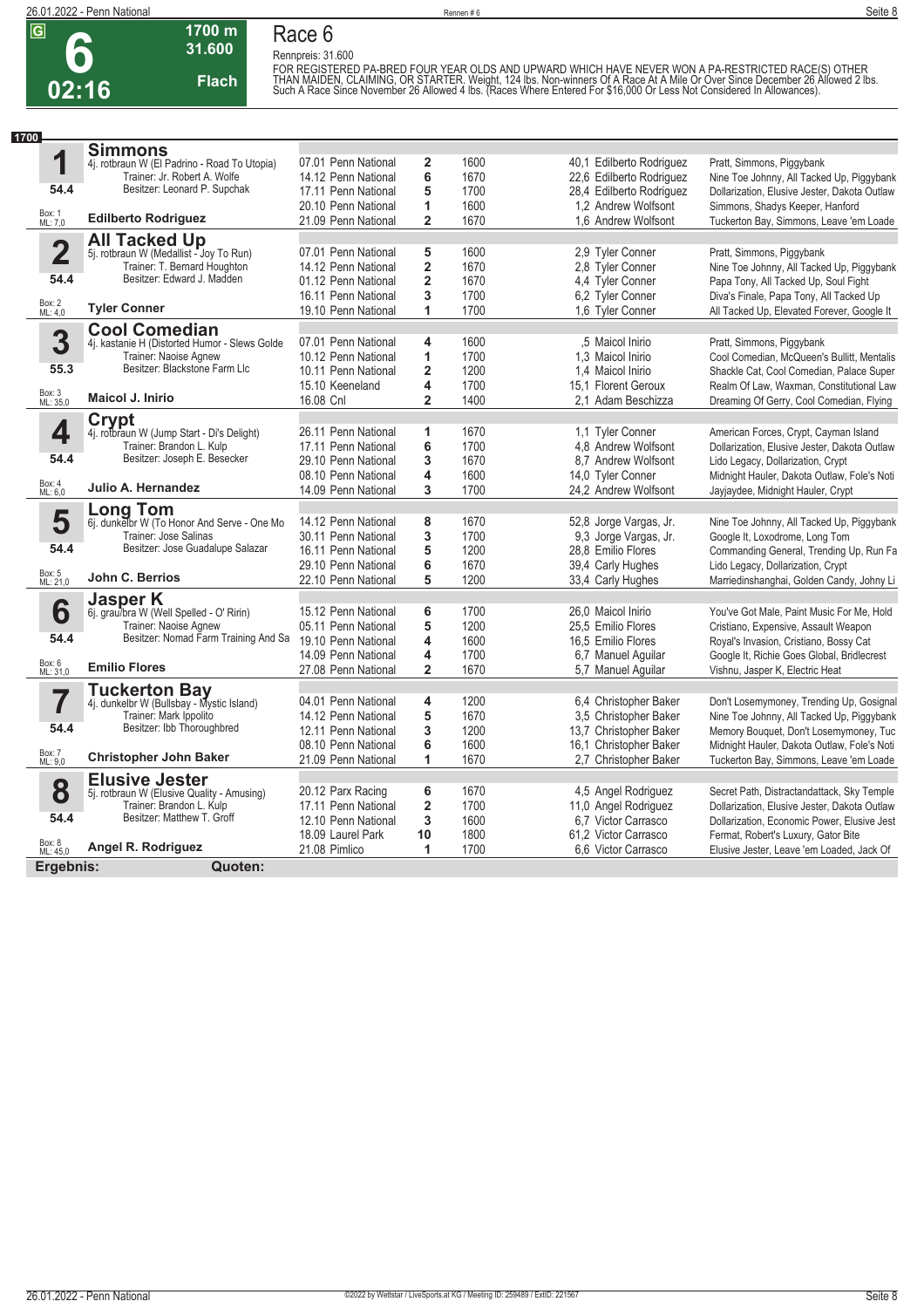

# **Race 7**

**15.500 Flach**

**1200 m**

Rennpreis: 15.500<br>FOR REGISTERED PA-BRED FILLIES AND MARES FOUR YEARS OLD AND UPWARD WHICH HAVE NEVER WON TWO RACES.<br>Weight, 124 Ibs. Non-winners Of A Race Since December 26 Allowed 2 Ibs. Claiming Price \$8,000, if for \$7

| 1200                    |                                                                |                        |                |      |                        |                                               |
|-------------------------|----------------------------------------------------------------|------------------------|----------------|------|------------------------|-----------------------------------------------|
|                         | <b>Now Pramela</b>                                             |                        |                |      |                        |                                               |
| 1                       | 5j. rotbraun S (Sir Shackleton - Liso Y Sedoso)                | 07.01 Penn National    | 4              | 1600 | 8,6 Jorge Vargas, Jr.  | Liam's Lady, Gimme's Goldengirl, Totally Pe   |
|                         | <b>Trainer: Moises Valdez</b>                                  | 24.11 Penn National    | 3              | 1200 | 7.3 Tyler Conner       | Fyvie, Fred's Sheila, Now Pramela             |
| 55.3                    | Besitzer: Jr. Henry D. Miller                                  | 06.10 Presque Isle Dow | 1              | 1200 | 4.2 Mario Pino         | Now Pramela, Hot Take, Duplicated             |
|                         |                                                                | 21.09 Presque Isle Dow | 4              | 1200 | 5,4 Mario Pino         | Tudox Roadster, Rio Del Armour, Ettaplace     |
| Box: 1<br>ML: 7,0       | Jr. Jorge L. Vargas                                            | 14.09 Presque Isle Dow | 5              | 1670 | 23,2 Scott Spieth      | Clearly Smashing, Aldina, Moon Hill           |
|                         |                                                                |                        |                |      |                        |                                               |
| $\overline{\mathbf{2}}$ | <b>Glossy Madrina</b><br>5j. kastanie S (El Padrino - Tabloid) | 14.01 Penn National    | 2              | 1200 | 4.8 William Otero      | Honesta, Glossy Madrina, Reawakened           |
|                         | Trainer: Bruce M. Kravets                                      | 29.12 Penn National    | 3              | 1000 | 1,0 Ricardo Chiappe    | Kirby, Miss Parfait, Glossy Madrina           |
| 55.3                    | Besitzer: Rh Breeding Llc                                      | 14.12 Penn National    | 5              | 1200 | 1,3 Ricardo Chiappe    | Mischief Managed, Roses From Heaven, Ni       |
|                         |                                                                | 27.10 Penn National    | 4              | 1200 | 2.8 William Otero      | Imperial Moon, Sinise, Fyvie                  |
| Box: 2<br>ML: 55,0      | <b>William P. Otero</b>                                        | 15.10 Penn National    | 4              | 1200 | 3.6 William Otero      | Disco Deja Vu, Tootsysrocknroller, Jesse Th   |
|                         | <b>Jesse The Great</b>                                         |                        |                |      |                        |                                               |
| 3                       | 6j. rotbraun S (Albert The Great - Jessica's Ta                | 15.10 Penn National    | 3              | 1200 | 2,4 Maicol Inirio      | Disco Deja Vu, Tootsysrocknroller, Jesse Th   |
|                         | Trainer: George R. Albright                                    | 22.09 Penn National    | 3              | 1600 | 6,3 Maicol Inirio      | Bonita Lassie, Swan Point, Jesse The Great    |
| 55.3                    | Besitzer: William J. Solomon                                   | 31.08 Penn National    | 4              | 1200 | 12.1 Maicol Inirio     | Secret Banker, Jenna's Lil Agnes, Ms Teek     |
|                         |                                                                | 09.04 Penn National    | 5              | 1200 | 4.8 Jacqueline Davis   | Lady Munnings, Proposition, Tootsysrocknr     |
| Box: 3<br>ML: 3,0       | <b>Maicol J. Inirio</b>                                        | 12.03 Penn National    | 3              | 1200 | 4.2 Jacqueline Davis   | Secret Music, Proposition, Jesse The Great    |
|                         | <b>Sister Sadie</b>                                            |                        |                |      |                        |                                               |
| 4                       | 4j. rotbraun S (Jump Start - Shanghai Lil)                     | 14.01 Penn National    | 5              | 1200 | 21,2 David Cora        | Gimme's Goldengirl, Shetalkstomuch, Kates     |
|                         | Trainer: T. Bernard Houghton                                   | 15.12 Penn National    | 1              | 1200 | .4 David Cora          | Sister Sadie, Caprichosa, Let's Go Danzing    |
| 55.3                    | Besitzer: Sylmar Farm                                          | 24.11 Penn National    | 3              | 1200 | 4.3 David Cora         | Rainbow Trout, Happywifehappylife, Sister     |
|                         |                                                                | 16.11 Penn National    | $\overline{2}$ | 1200 | 1.1 David Cora         | Travel Girl, Sister Sadie, Emilia Strong      |
| Box: 4<br>ML: 5,0       | <b>David Cora</b>                                              | 28.04 Penn National    | 8              | 1200 | 8.7 David Cora         | Empress Deona, Rainbow Trout, Eight Danz      |
|                         | <b>Rainbow Trout</b>                                           |                        |                |      |                        |                                               |
| 5                       | 4j. rotbraun S (Oxbow - Buck Trout's Niece)                    | 24.11 Penn National    | 1              | 1200 | ,2 Angel Rodriguez     | Rainbow Trout, Happywifehappylife, Sister     |
|                         | Trainer: Douglas Maroun                                        | 10.11 Penn National    | 4              | 1200 | 3.4 Angel Rodriguez    | You Never Call, Special Freedom, Tak E La     |
| 55.3                    | Besitzer: Douglas Maroun                                       | 28.04 Penn National    | $\overline{2}$ | 1200 | 5,9 Angel Rodriguez    | Empress Deona, Rainbow Trout, Eight Danz      |
|                         |                                                                | 07.09 Parx Racing      | 3              | 1100 | 2.6 Frankie Pennington | Plane Drunk, Aegean Sea, Rainbow Trout        |
| Box: 5<br>ML: 4,0       | John C. Berrios                                                |                        |                |      |                        |                                               |
|                         | <b>Dance A Little Jig</b>                                      |                        |                |      |                        |                                               |
| 6                       | 6j. rotbraun S (Road To Knowledge - Blue Mo                    | 12.01 Penn National    | 1              | 1200 | 1.6 Emilio Flores      | Dance A Little Jig, Miss Junebug, Scarlet Lil |
|                         | Trainer: Amy Albright                                          | 29.12 Penn National    | $\overline{2}$ | 1100 | 8.9 Emilio Flores      | Warrior's Blade, Dance A Little Jig, Valentin |
| 56.2                    | Besitzer: Donna Lynn Dickson                                   | 03.12 Penn National    | 3              | 1200 | 23.6 Maicol Inirio     | Sand In My Shoes, Happywifehappylife, Da      |
| Box: 6<br>ML: 7,0       | <b>Emilio Flores</b>                                           |                        |                |      |                        |                                               |
|                         |                                                                |                        |                |      |                        |                                               |
| Ergebnis:               | Quoten:                                                        |                        |                |      |                        |                                               |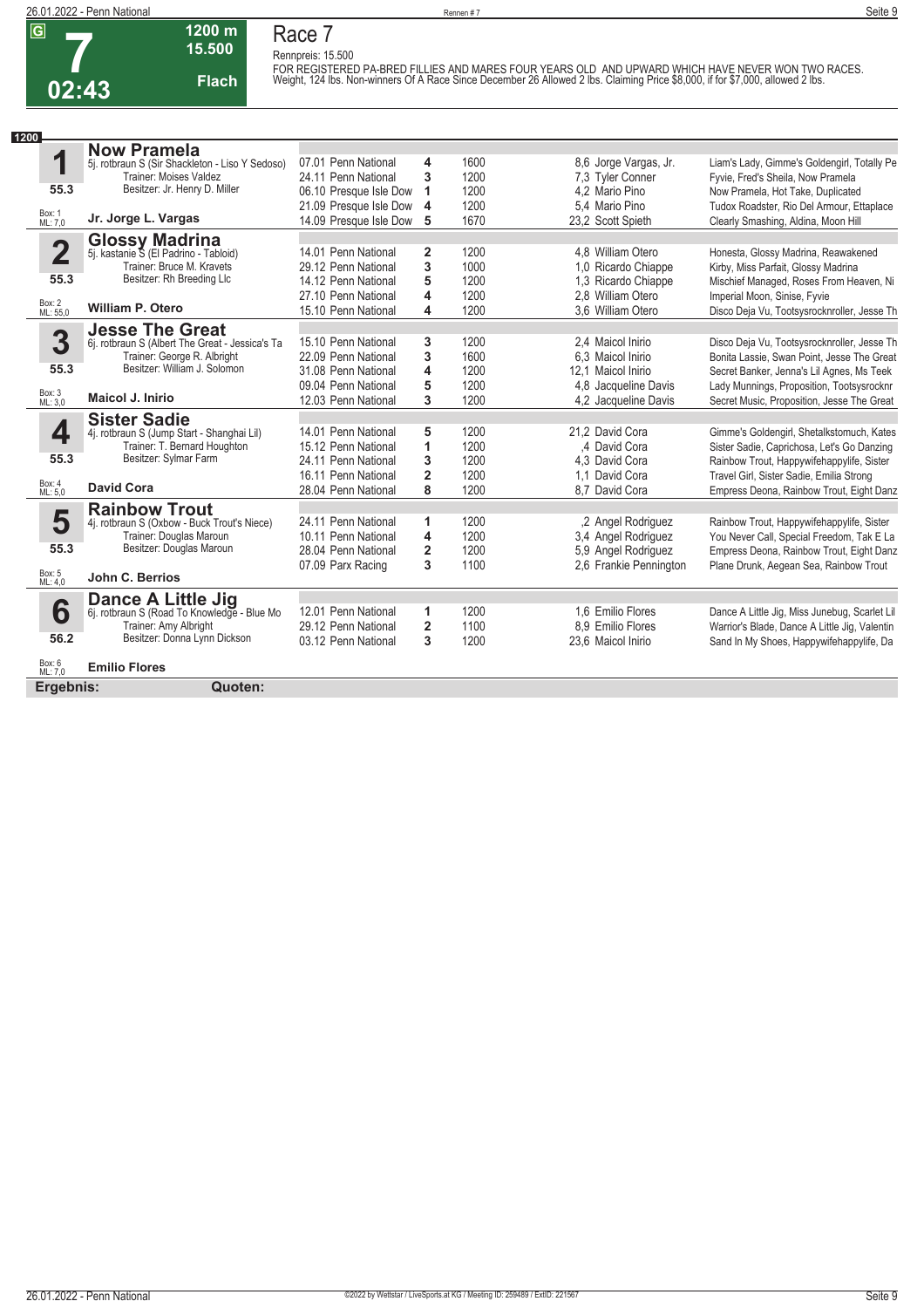## **8 03:10**

### **Race 8**

**Rennpreis: 13.600**



**1100 m**

(PLUS UP TO 40% PABF) FOR FOUR YEAR OLDS AND UPWARD WHICH HAVE NOT WON A RACE SINCE JULY 26. Weight, 124 lbs.<br>Non-winners Of A Race Since December 26 Allowed 2 lbs. Claiming Price \$8,000, if for \$7,000, allowed 2 lbs. (Rac

| 1100                    |                                                                |                     |                         |      |                       |                                              |
|-------------------------|----------------------------------------------------------------|---------------------|-------------------------|------|-----------------------|----------------------------------------------|
|                         | <b>Neverlookback</b>                                           |                     |                         |      |                       |                                              |
| 1                       | 6j. kastanie W (Hard Spun - Bonita Donita)                     | 19.01 Penn National | 1                       | 1200 | 1,9 Angel Rodriguez   | Neverlookback, Saratoga Wildcat, Against T   |
|                         | Trainer: Timothy C. Kreiser                                    | 17.12 Penn National | $\overline{\mathbf{2}}$ | 1200 | 5,7 Angel Rodriguez   | Calculated Thinkin, Neverlookback, Victory   |
| 56.2                    | Besitzer: Jay Lester Wagner                                    | 10.12 Penn National | 5                       | 1200 | 8.1 Manuel Aquilar    | Ready And Rich, Strong Breeze, Cheek To      |
|                         |                                                                | 26.10 Penn National | $\overline{2}$          | 1200 | 1,2 Manuel Aquilar    | Ready And Rich, Neverlookback, Executive     |
| Box: 1<br>ML: 3,0       | <b>Ricardo Chiappe</b>                                         | 13.10 Penn National | 1                       | 1200 | 2,5 Manuel Aquilar    | Neverlookback, Against The Odds, True Wi     |
|                         | <b>For The Moment</b>                                          |                     |                         |      |                       |                                              |
| $\overline{\mathbf{2}}$ | 7j. dunkelbr W (Great Notion - Marquee Kelly)                  | 14.01 Penn National | 9                       | 1200 | 79.5 Vladimir Diaz    | Stroll Smokin, Yes It's Roo, Fix Me A Sandw  |
|                         | Trainer: Thomas R. Smith                                       | 29.12 Penn National | $\overline{7}$          | 1200 | 64.4 Vladimir Diaz    | Jumpmaster, Colonel Moorhead, Triple A. Pl   |
| 55.3                    | Besitzer: Hillcrest Farm                                       | 02.11 Penn National | 5                       | 1200 | 2.4 Julio Hernandez   | Capitan Fofo, I See The Stars, Quicker       |
|                         |                                                                | 05.10 Penn National | 8                       | 1200 | 4,4 Maicol Inirio     | Victory Element, Coast To Coast, Fugitive    |
| Box: 2<br>ML: 9,0       | <b>Vladimir Diaz</b>                                           | 24.03 Penn National | 3                       | 1200 | 2.0 Maicol Inirio     | Free Dancer, Smirk, For The Moment           |
|                         | <b>Passcode</b>                                                |                     |                         |      |                       |                                              |
| 3                       | 6j. kastanie W (Algorithms - City Holiday)                     | 11.01 Penn National | 6                       | 1200 | 8.8 Maicol Inirio     | Speedy Moonlite, I See The Stars, Flashinth  |
|                         | Trainer: Alexandra Hillegass                                   | 23.11 Penn National | 6                       | 1200 | 3.5 Vladimir Diaz     | Mojac Kat, Obrother Itsylvia, I See The Star |
| 55.3                    | Besitzer: Alexandra Hillegass                                  | 02.11 Penn National | 4                       | 1200 | 8.5 Vladimir Diaz     | Capitan Fofo, I See The Stars, Quicker       |
|                         | <b>Emilio Flores</b>                                           | 05.10 Penn National | 4                       | 1200 | 24.0 Vladimir Diaz    | Victory Element, Coast To Coast, Fugitive    |
| Box: 3<br>ML: 9,0       |                                                                | 07.09 Penn National | 3                       | 1200 | 2.2 Emilio Flores     | Octoraro Orphie, Coast To Coast, Passcode    |
|                         | <b>Scottsdale</b>                                              |                     |                         |      |                       |                                              |
| 4                       | 4j. grau/bra W (Super Saver - Greyciousness)                   | 12.01 Charles Town  | 5                       | 1400 | 18,9 Gerald Almodovar | No Change, Youthinkthatsfunny, Savatiano     |
|                         | Trainer: Irving Velez                                          | 25.11 Charles Town  | 1                       | 1300 | 4.3 Gerald Almodovar  | Scottsdale, Fugitive, Rosas Way              |
| 55.3                    | Besitzer: Jr. Robert L. Cole                                   | 09.11 Mountaineer   | 5                       | 1100 | 1,6 Charle Oliveros   | I Am Iron Man, Forty Fathoms, Jersey Diam    |
| Box: 4                  |                                                                | 30.10 Laurel Park   | 8                       | 1200 | 2.3 Julian Pimentel   | Confusion Baby Boy, Phantom Ro, Colonist     |
| ML: 4,0                 | Dana G. Whitney                                                | 08.10 Penn National | 1                       | 1200 | 1.5 David Cora        | Scottsdale, Comfortably Cool, Stone Sculpt   |
|                         | The Great Casby<br>9j. dunkelbr W (Kodiak Kowboy - Classy Too) |                     |                         |      |                       |                                              |
| 5                       |                                                                | 12.11 Penn National | 3                       | 1600 | 18,0 Emilio Flores    | Eclipsed Moon, It's Fate, Boys Of Queens     |
|                         | Trainer: Tito Moreno<br>Besitzer: Las Mercedes Stable          | 26.10 Penn National | 5                       | 1200 | 14.9 Emilio Flores    | Ready And Rich, Neverlookback, Executive     |
| 55.3                    |                                                                | 08.10 Penn National | 3                       | 1200 | 12,6 Emilio Flores    | Studio B, Smart Two A T, The Great Casby     |
|                         | <b>Carlos D. Camilo</b>                                        | 15.09 Penn National | 3                       | 1200 | 3.1 Inoel Beato       | Calculated Thinkin, Smart Two A T, The Gre   |
| Box: 5<br>ML: 11,0      |                                                                | 31.08 Penn National | 3                       | 1670 | 8.9 Jordano Tunon     | Laddie Liam, No Regrets, The Great Casby     |
|                         | <b>Sure Would Forest</b>                                       |                     |                         |      |                       |                                              |
| 6                       | 6j. kastanie W (Old Forester - Frantic City)                   | 07.01 Penn National | 3                       | 1600 | 4,5 Angel Rodriguez   | Mucho Macho Eddie, Spin Cycle, Sure Woul     |
|                         | Trainer: Brandon L. Kulp<br>Besitzer: Premier Stable           | 17.12 Penn National | 5                       | 1600 | 7,4 Angel Rodriguez   | Royal Suspect, Moti, Charging Lion           |
| 55.3                    |                                                                | 26.11 Penn National | 5                       | 1200 | 10,8 Dana Whitney     | Annamated Moon, Commanding General, C        |
| Box: 6<br>ML: 45,0      | Angel R. Rodriguez                                             | 30.10 Woodbine      | 8                       | 1300 | 10,4 Daisuke Fukumoto | O'Kratos, Dani's Victory, Downy Boy          |
|                         |                                                                | 03.10 Woodbine      | 7                       | 1200 | 66.2 Daisuke Fukumoto | Artie, Wora, Lucky Score                     |
|                         | <b>Sir Rockport</b>                                            |                     |                         |      |                       |                                              |
|                         | 10j. grau/bra W (Rockport Harbor - Wonderou                    | 14.01 Penn National | 8                       | 1200 | 61.1 Emilio Flores    | Stroll Smokin, Yes It's Roo, Fix Me A Sandw  |
|                         | Trainer: Tito Moreno<br>Besitzer: Las Mercedes Stable          | 22.12 Penn National | 5                       | 1200 | 50,0 Vladimir Diaz    | His Name Is Sue, Studio B, Yes It's Roo      |
| 55.3                    |                                                                | 26.11 Penn National | 6                       | 1200 | 45,2 Vladimir Diaz    | Annamated Moon, Commanding General, C        |
| Box: 7<br>ML: 7,0       | John C. Berrios                                                | 02.06 Penn National | 5                       | 1200 | 13,5 Kaylia Albright  | His Name Is Sue, Old Faithful, Venomous S    |
|                         |                                                                | 12.05 Penn National | 6                       | 1100 | 14,8 Kaylia Albright  | Savagery, Free Dancer, Colour Guard          |
| Ergebnis:               | Quoten:                                                        |                     |                         |      |                       |                                              |